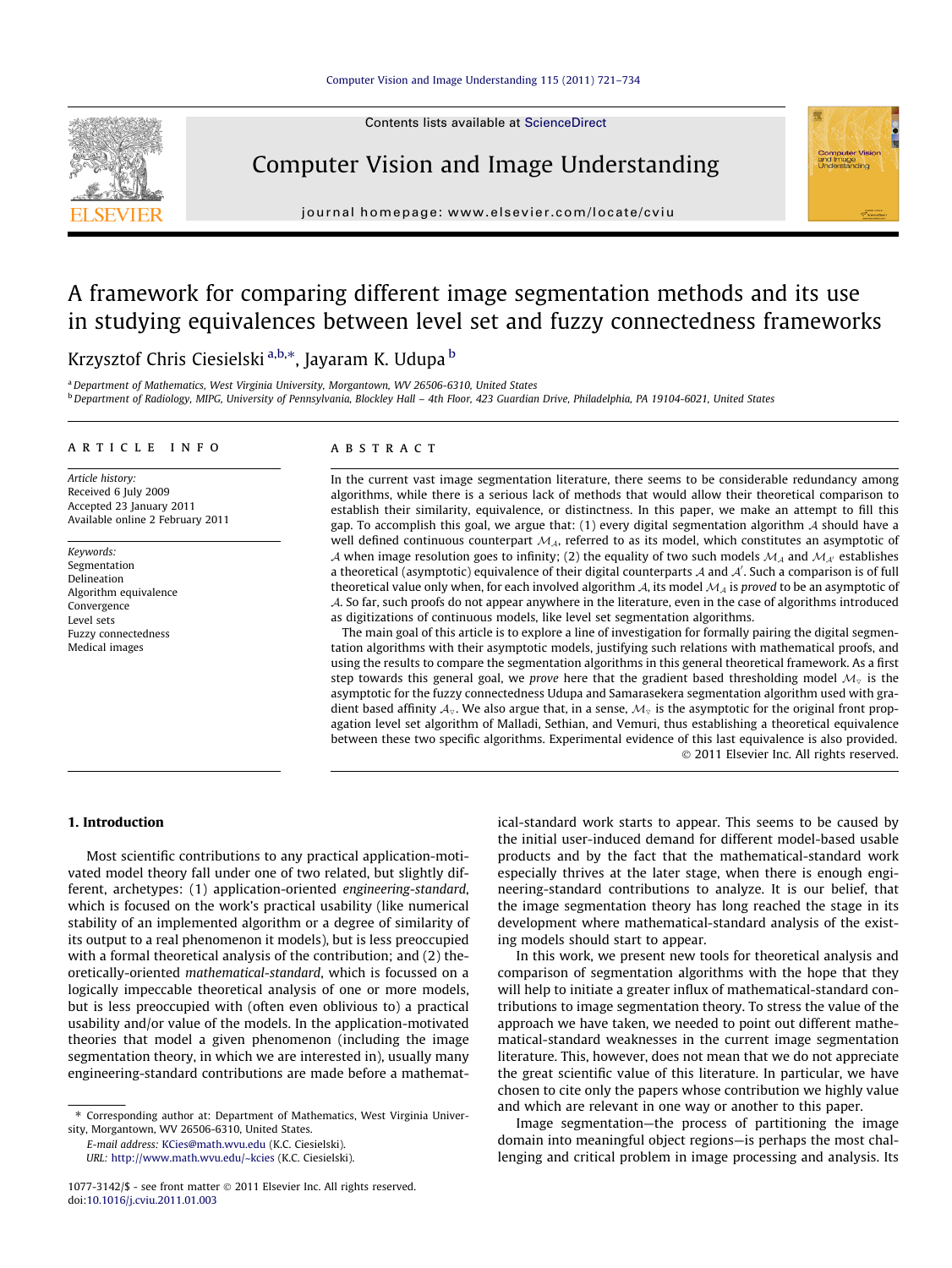central position in image processing comes from the fact that the delineation of objects is usually the first step in other higher level processing tasks, like image interpretation, diagnosis, analysis, visualization, virtual object manipulation, and often even registration. Image segmentation may be thought of as consisting of two related processes: recognition and delineation. Recognition is the high-level process of determining roughly the whereabouts of an object of interest in the image. Delineation is the low-level process of determining the precise spatial extent and point-by-point composition (material membership percentage) of the object in the image. The topic of this paper concerns image delineation.

General segmentation frameworks are usually broadly classified into three groups: boundary-based [\[14,21,22,27,31,33,35,36\]](#page-13-0), region-based [\[5,9,44,48–51\],](#page-12-0) and hybrid [\[12,25\]](#page-13-0). However, for the purpose of this paper, the more important classification comes from the mode of algorithm introduction, that is, either as discretizations of continuous models (e.g., functional optimization methods, usually implemented via level sets [\[31,36,44\]](#page-13-0), including active contour [\[27,29\]\)](#page-13-0), or as purely discrete algorithms (e.g., graph-cut[\[7–9\]](#page-12-0), fuzzy connectedness [\[16,40,41,51\]](#page-13-0), and watershed<sup>1</sup> [\[53,37,45\]](#page-13-0)). The first group of algorithms comes always with two theoretical constructs: the continuous model  $M$  and its discretization algorithm  $A$ . On the other hand, for any algorithm  $A$  introduced in a purely discrete fashion, the existence and format of its continuous counterpart  $M$  is, in general, not clear. Our main tool for algorithm comparison will require a full description of the pairs  $\langle M, A \rangle$  and a good understanding of the relation between  $M$  and  $A$ . Therefore, in what follows, we will argue that all reasonable segmentation algorithms, including those introduced in a purely discrete fashion, should have their continuous counterparts. We will also formalize the intuitive relation between the continuous segmentation models  $M$  and the related algorithms  $A$ . It should be stressed that, even for the algorithms introduced as discretizations of continuous models, there are very few published proofs connecting in any mathematically meaningful way the models with the algorithms. (Important exceptions are the papers [\[6,1,2,13\],](#page-12-0) but see comments in the footnote #2.) Therefore, even in this class of algorithms, there is currently no mathematically sound theory of segmentation algorithms.2 Thus, the most fundamental and theoretical goal of this paper is to initiate the study that will connect in a provable mathematical way the theory of continuous image segmentation models with the theory of discrete segmentation algorithms.

A practical motivation for the development of a general theoretical study of image segmentation methodologies as alluded to above is to address several gaps that currently exist in our knowledge in this subject, which are denoted  $(G1)$ – $(G3)$  in the following:  $(G1)$ Are all different families of segmentation methods/models really fundamentally distinct or are there similarities, or even theoretical equivalences, among them? Although there are some rare attempts to compare the methods at a theoretical level (see e.g. [\[3,19,24,34\]\)](#page-12-0), this is largely an uncharted territory. (G2) Segmentation research has two clearly distinct components: the practical, focused on describing efficient segmentation algorithms that can be practically implemented; and theoretical, concerning development and use of sophisticated tools of infinite (i.e., not discrete) mathematics for the purpose of describing segmentation models of idealized images. One of the peculiarities of the current state of segmentation research is that these two tracks are hardly connected in any formal way. True, the papers that start with a description of a segmentation model of idealized images usually transcribe such a model into a digital image segmentation procedure. However, all such translations are done only at an imprecise intuitive<sup>3</sup> level, without a formal, mathematical argument. In fact, there is even no evidence of the use of any definition formally connecting idealized images (infinite objects) with their digital representations (which are finite). (G3) Another element clearly missing from current segmentation research is a set of properties that any digital segmentation algorithm must or should have. For example, it seems desirable to have the output of any reasonable segmentation algorithm to be reasonably stable if it is fed with the digital approximations of the same idealized image with better and better resolution. It would be also desirable for the segmentation output to remain reasonably unchanged when applied to the same resolution digital representations of the same idealized image that was rotated and/or shifted. (This latter aspect becomes important when we keep in mind that, in many areas such as medical imaging, there is no guarantee that the same object with subtle and fine features will be digitized in the same manner in repeated scans/digitizations, although some empirical evaluations of segmentation algorithms have assessed the variability in repeated scans.) So far, there is little research done systematically addressing points (G1)–(G3), especially for the algorithms that were not motivated by idealized image segmentation models. This paper is a first attempt to fill some of these gaps via the general theory proposed in Section [2](#page-2-0).

In the fuzzy connectedness, FC, framework [\[51\]](#page-13-0), a fuzzy topological construct, called fuzzy connectedness, characterizes how the spatial elements (abbreviated as spels) of an image hang together to form an object. This construct is arrived at roughly as follows. A function called affinity is defined on the image domain; the strength of affinity between any two spels depends on how close the spels are spatially and how similar their intensity-based properties are in the image. Affinity is intended to be a local relation. A global fuzzy relation called fuzzy connectedness is induced on the image domain by affinity as follows. For any two spels  $c$  and  $d$  in the image domain, all possible paths connecting  $c$  and  $d$  are considered. Each path is assigned a strength of fuzzy connectedness which is simply the minimum of the affinities of consecutive spels along the path. The level of fuzzy connectedness between  $c$  and  $d$  is considered to be the maximum of the strengths of all paths between  $c$  and  $d$ . For segmentation purposes, FC is utilized in several ways as described below. See [\[49\]](#page-13-0) for a review of the different FC definitions and how they are employed in segmentation and applications.

In absolute FC (abbreviated AFC) [\[51\]](#page-13-0), the support of a segmented object is considered to be the maximal set of spels, containing one or more seed spels, within which the level of FC is at

<sup>&</sup>lt;sup>1</sup> Of course, the ideas for watershed were always continuous. However, the continuous version of watershed models were formally introduced after discrete watershed algorithms (see [\[37\]](#page-13-0)) and there still seems to be no formal connections between the two in the sense defined in this paper. In fact, the approximation of the continuous watershed model with the discrete watershed algorithms is not a straightforward matter, as the results from [\[8\]](#page-12-0) indicate.

 $2$  Intuitively, we need to prove that the segmentation algorithms constitute ''appropriate numerical schemas for their continuous models.'' The convergence and stability of numerical systems is well studied in numerical analysis, especially when applied to solve PDE (where it is known as finite-element approximation). It seems that these results can be simply applied to the methods like level sets delineation methods, where the object is defined as  $S = \{z \in \Omega: \Psi(z,t) \leq 0\}$  ( $\Omega$  being an open, bounded, and connected subset of  $\mathbb{R}^n$ ) for some function  $\Psi : \Omega \times [0,\infty) \to \mathbb{R}$ constituting a solution of PDE, see e.g. Section [4](#page-5-0). The problem is that even if the approximations  $\Psi_n$  (finite, or defined on the entire domain) of  $\Psi$  converge to  $\Psi$ , the approximate objects  $S_n = \{z: \Psi_n(z,t) \leq 0\}$  may be very far from S, see [Example 16](#page-8-0). The text [\[4\]](#page-12-0) is a typical example of overlooking this crucial difference—although it contains an entire chapter on the numerical behavior and convergence of solutions for PDEs relevant for image processing, there is no discussion of how such convergence translates (or not) to the actual image processing output. A similar problem (of lack of full interpretation of proved results) is also visible in a very interesting paper [\[6\]](#page-12-0), which contains a rare example of a formal proof of convergence in the spirit of this article: the authors prove [\[6, thm. 2\]](#page-12-0) that for a family  $\{u^{\varepsilon}\}_{\varepsilon>0}$  of numerical approximations of image segmentation, where  $\varepsilon$  is related to image resolution, there is a sequence  $\langle \varepsilon_j \rangle$  converging to 0, for which the sequence  $\langle u^{\varepsilon_j} \rangle$  of segmentations converges to a single (idealized) image segmentation. However, unless every such sequence converges, the delineations  $\{u^\varepsilon\}_{\varepsilon>0}$  are actually numerically unstable, when  $\varepsilon \to 0.$ 

<sup>&</sup>lt;sup>3</sup> The general framework of finite-element approximations remain imprecise, without formal convergence results in a format similar to that given in [\[6\]](#page-12-0).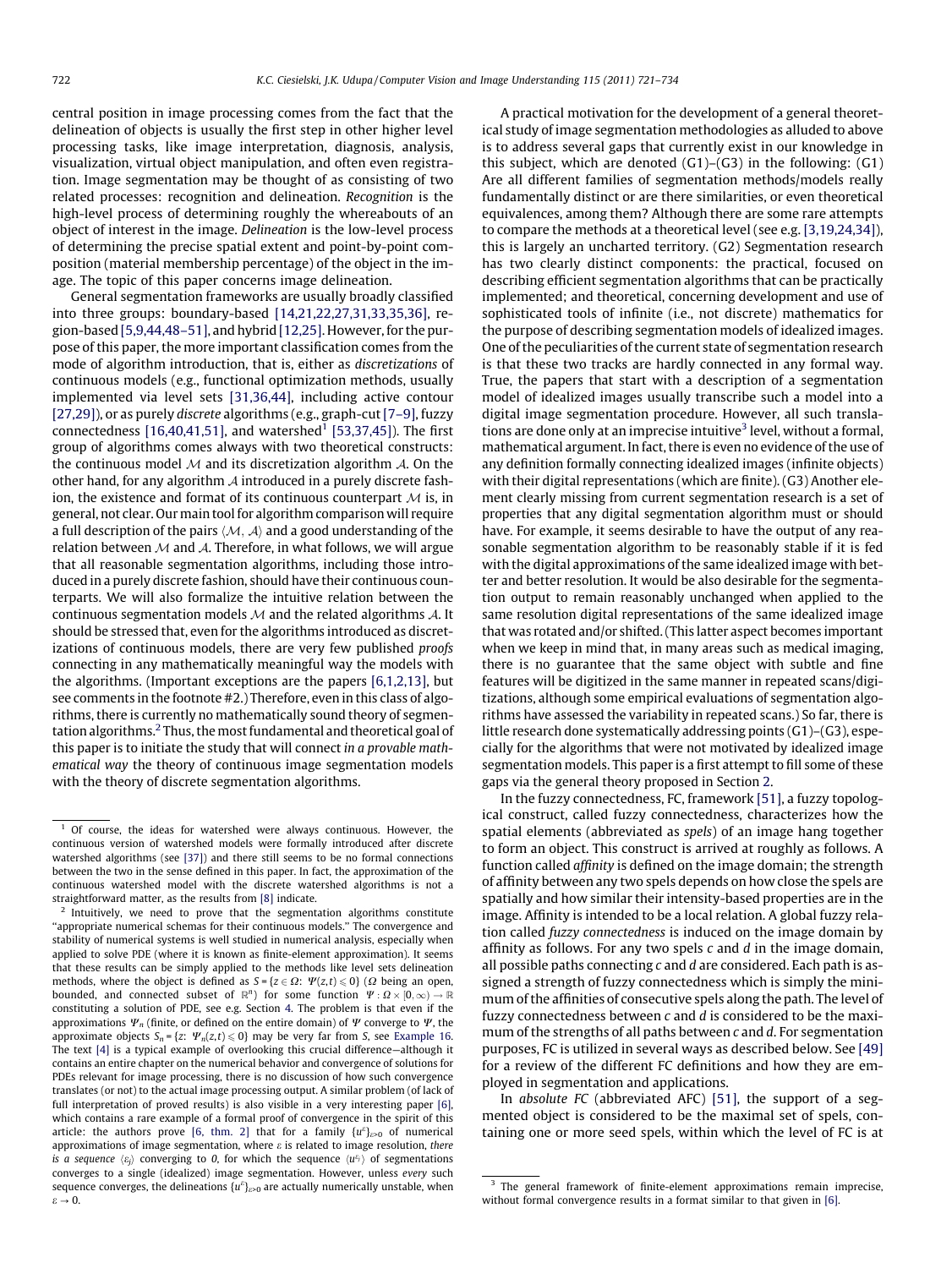<span id="page-2-0"></span>or above a specific threshold. To obviate the need for a threshold, relative FC (or RFC) [\[40\]](#page-13-0) was developed by letting all objects in the image to compete simultaneously via FC to claim membership of spels in their sets. To avoid treating the core aspects of an object (that are very strongly connected to its seeds) and the peripheral subtle aspects (that may be less strongly connected to the seeds) in the same footing, an iterative refinement strategy is devised in iterative RFC (or IRFC) [\[16,50\].](#page-13-0) RFC and IRFC can be viewed as graph cut optimizations for appropriate cost functions [\[19\].](#page-13-0) The FC family of methods developed to date consists of various combinations of absolute, relative, and iterative FC. In this paper we will study (in Section [4.1](#page-6-0)) only the AFC algorithm, considered with a gradient based affinity. Note that gradient based affinity is a generalized affinity notion, in a format introduced and examined in [\[17,18\].](#page-13-0) The other forms of FC algorithms will be examined within the general framework of Section 2 in our future work.

The level set method refers to the specific model of an evolving front (surface or curve) in a time dependent manner and to the numerical algorithm tracking such propagating fronts. The model and the associated narrow band propagation algorithm were introduced in 1985 by Sethian [\[43\]](#page-13-0) which made their way into image segmentation research in 1995 with paper [\[31\].](#page-13-0) The popularity of the level set method in segmentation tasks led to a multitude of research papers, as exemplified by the books [\[38,39,44\].](#page-13-0) Although the level set method in image segmentation is nowadays more often used indirectly to solve the PDE optimizing the segmentation cost functions (see e.g., [\[15,32,52\]\)](#page-13-0), the original segmentation algorithms are still studied [\[46,47\]](#page-13-0). Therefore, in this paper, for the purpose of using the theoretical framework for comparing methods, we have chosen the level set method with front propagation, because of its popularity, and FC, because of our familiarity with it. Our choice of the particular algorithms with each of these classes is not for their popularity or power (factually, the level set algorithms are far more popular than the FC algorithms), but rather to make our point that the algorithms introduced via very different mathematical tools can be asymptotically equivalent.

Our general theoretical framework and its variations are described in Sections 2 and 3. The application of the theory to the analysis of a particular model of FC [\[51\]](#page-13-0) and to a comparison of its algorithms with the level set delineation algorithm of [\[31\]](#page-13-0) is presented in Section [4.](#page-5-0) (An attempt at expressing this level set algorithm [\[31\]](#page-13-0) without PDE can also be found in [\[46,47\]](#page-13-0).) Although in this paper we focus only on the algorithms of [\[51,31\]](#page-13-0) for a theoretical comparison, the general framework can be utilized to compare any methods in the literature. In Section [5,](#page-10-0) we present some practical segmentation examples to illustrate the equivalence proved in Section [4](#page-5-0) and state our conclusions.

#### 2. A general image segmentation framework

### 2.1. Stage set up: What is an image?

We will start off by formalizing the notions of an idealized image and its digitization. This formalization is intuitive and rather standard in the imaging literature. However, most of the imaging papers concentrate only on one of these two kinds of images, leaving unanswered or hazy the fundamental question as to what the relation between them is.

**Definition 1.** An ( $n$ -dimensional) idealized image (notice gothic  $n$ ) is any function F from a bounded connected subset  $\Omega$  of the ndimensional Euclidean space  $\mathbb{R}^n$  into  $\mathbb{R}^{\ell}$ . In what follows, we will always assume that  $\Omega$  is an open subset of  $\mathbb{R}^n$ , and often it will be just an n-dimensional cube  $\Omega = (a, b)^n$ .

In general, we do not assume any nice properties for function F. However, it will be often necessary to assume that  $F$  is piecewise (uniformly) continuous or that it has (uniformly) continuous derivatives.<sup>4</sup> Note, that the intensity value  $F(x)$  of F at  $x \in \Omega$  is assumed to be a vector in  $\mathbb{R}^{\ell}$ , although the scalar case of  $\ell$  = 1 is included. We will always assume that  $n \geq 2$ , although we will allow it to be larger than 3, as a time sequence of three-dimensional images, for example, can be interpreted as a four-dimensional image.

**Definition 2.** An  $(n$ -dimensional) digital image is any function f from a finite subset C of  $\mathbb{R}^n$  into  $\mathbb{R}^{\ell}$ .

In this definition, we slightly depart from the standard assumption that the coordinates of C are the integer numbers, that is, that  $C \subset \mathbb{Z}^n$ . Our generality will help us to lay our theory, while it creates no real implementation difficulty, especially in the most important case when C is a subset of a rectangular grid  $\{hk : k \in \mathbb{Z}\}^n$ , where  $h > 0$  is fixed.

The relation between these two types of images can be expressed as follows.

**Definition 3.** A digital image  $f: C \to \mathbb{R}^{\ell}$  is a digitization of an idealized image  $F: \Omega \to \mathbb{R}^{\ell}$  provided f is the restriction  $F \upharpoonright C$  of F to C, that is,  $C \subset \Omega$  and  $f(c) = F(c)$  for every  $c \in C$ .

In what follows, symbol  $||x||$  will stand for the Euclidean norm of the vector  $x = \langle x_1, ..., x_n \rangle \in \mathbb{R}^n$ , that is,  $||x|| = \sqrt{x_1^2 + \cdots + x_n^2}$  $\sqrt{x_1^2 + \cdots + x_n^2}$ . The distance from an  $x \in \mathbb{R}^n$  to a  $T \subset \mathbb{R}^n$  is defined as dist( $T, x$ ) = inf{ $||x - t||$ : $t \in T$ }.

**Remark 4.** Possibly the digitization  $f: C \to \mathbb{R}^{\ell}$  of a true image F should be defined more generally by allowing  $f(c)$  to be some appropriate average of F around c, e.g.,  $f(c)$  =  $\frac{\int_{\mathbb{R}^n} F(x) \cdot K(x-c)}{\int_{\mathbb{R}^n} K(x)}$  for some kernel K. One might use as K a Gaussian function  $g(x) = \exp(-||x||^2)$  $\sigma^2$ ) with a constant  $\sigma$  associated with the resolution of the digital image. (The idea here is that  $K$  corresponds roughly to the point spread function of the imaging device.) Definition 3, which we will use in this paper, falls under this schema when  $K$  is the Dirac delta.

Remark 5. In all practical digital image acquisitions, some image distortion due to various artifacts, such as noise, background variation, must be expected. Because of this fact of life, it is quite common in the imaging literature to assume that the acquired image intensity is in a form  $f + \mathfrak{N}$ , where f is the "clear" digital image like in Remark 4 and  $\Re$  is the noise/artifact component. Although this approach is very desirable from the practical application point of view, in what follows, we will ignore noise in our current considerations. The rationale for this is that the main goal of this paper is to analyze the segmentation algorithms from the theoretical point of view and the most fundamental situation in which they should work is the noiseless environment. In other words, including the image noise analysis in what follows would only obscure the clarity of the presented material. Nevertheless, we indicate, in Section [5](#page-10-0), a possibility to extend the presented framework to encompass images with the noise component. The detailed analysis of such theory will be considered in our future extension of this work.

### 2.2. The segmentation algorithms

The following definition treats a delineation algorithm as a ''black box:'' Given an input (a digital image map and the parameters of the

 $4$  Clearly, for practical applications, only images with "meaningful information" are of concern. However, the notion of ''meaningful information'' seems to be impossible to express in a formal mathematical form and the distinction is irrelevant to our theory, which will work independent of such a subjective factor.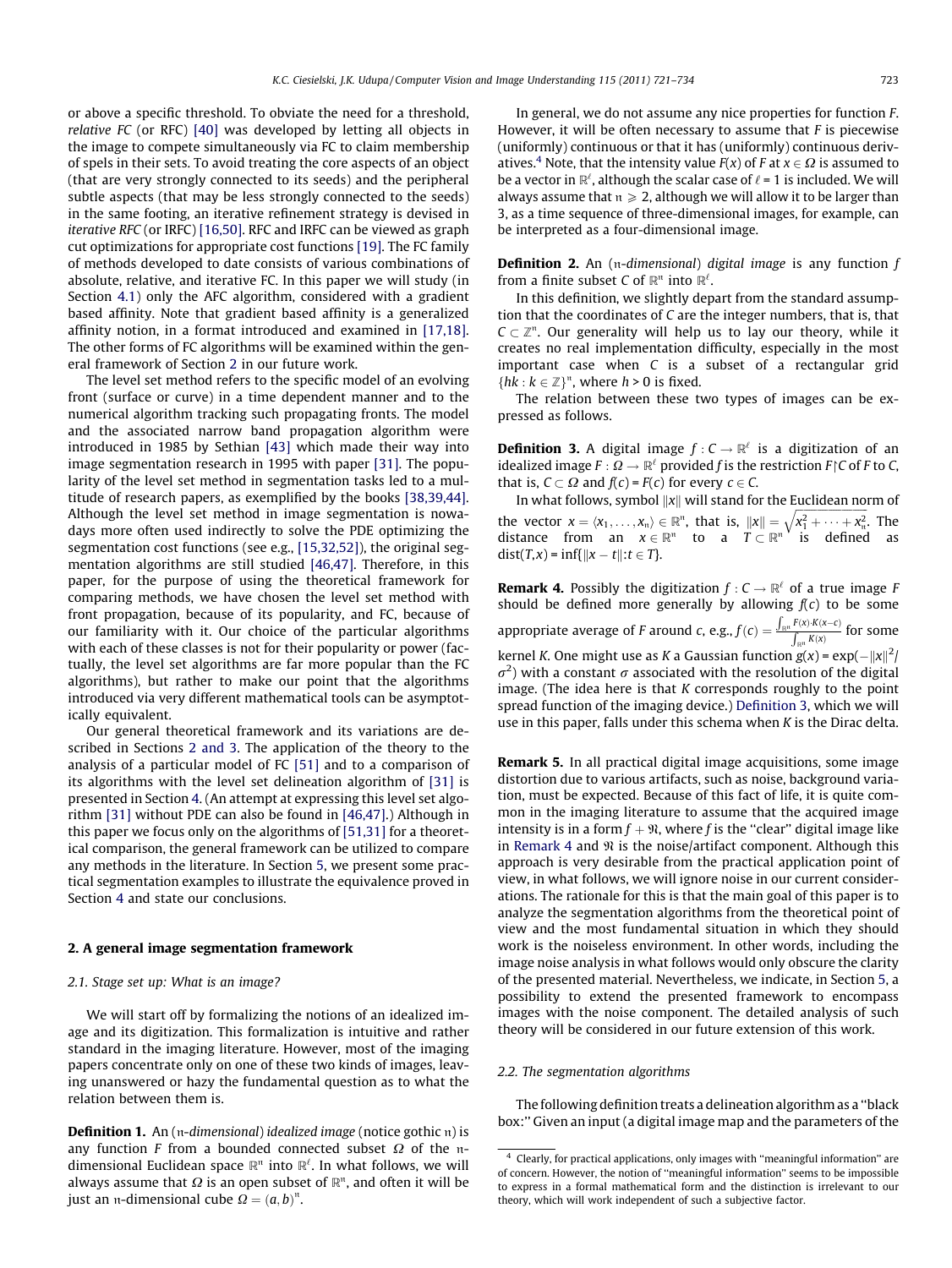<span id="page-3-0"></span>algorithm, which may include also some prior knowledge on the object to be segmented), the only outcome that is considered is the actual output of the algorithm, which is a segmented image. This definition is general enough to encompass essentially all possible delineation algorithms. As such, it is pertinent, but not restricted, to the two algorithms to be discussed in the next section: fuzzy connectedness, FC, of Udupa and Samarasekera [\[51\]](#page-13-0) (see Section [4.1](#page-6-0)) as well as level set Malladi et al. [\[31\]](#page-13-0) (see Section [4.2\)](#page-8-0). We do not restrict the algorithms, as we define them, to any particular application domain, as it is not important for our considerations. Nevertheless, for practical purposes, many algorithms are often considered only for some specific applications. Thus, the same (general) algorithm may be ''good'' in one application domain, while it may give unacceptable results in another domain. This discrepant behavior, however, will have no effect on the theory presented below.

**Definition 6.** A *(digital)* delineation algorithm  $\mathcal A$  is any effectively defined mapping  $\langle f,\vec p\rangle\stackrel{\mathcal A}{\mapsto}S$  which to any digital image  $f:\mathcal C\to\mathbb R^4$ (possibly restricted to some subclass) and a parameter vector  $\vec{p}$ associates a subset S of C interpreted as a segment of the image f indicated by the parameters. We will write  $A(f,\vec{p})$  for the output S of A applied to  $\langle f,\vec{p}\rangle$ .

The parameters may include a threshold number  $\theta \in \mathbb{R}$  and some subsets of  $\mathbb{R}^n$  (like a simple closed curve, as in the case of some level set algorithms) approximating respective subsets of the domain C of  $f$  which carry information on the objects we seek. Often, a seed point  $s \in C$  is used as a parameter which indicates the segment S, that is, with the goal that  $s \in S$ . Some algorithms use also another seed point  $t \in C$  indicating the background, that is, with the goal that  $t \notin S$ . In the applications that follow, the algorithms will have one,  $\eta$ , or two,  $\langle \eta, \varepsilon \rangle$ , real parameters ( $\eta$  will be a threshold,  $\varepsilon$ —the curvature weight) that will need to be explicitly indicated, leading to the parameters  $\langle \eta, \vec{p} \rangle$  and  $\langle \eta, \varepsilon, \vec{p} \rangle$  in place of simple  $\vec{p}$ , and algorithm representations  $A(f, \eta, \vec{p})$  and  $A(f, \eta, \varepsilon, \vec{p})$  for  $A(f, \vec{p})$ .

We will often refer to a delineation algorithm as a segmentation algorithm. The segmentation algorithm, in general, can return as an output a finite sequence  $\langle S_1, \ldots, S_k \rangle$  of (usually pairwise disjoint) subsets of C, while a delineation algorithm returns only one set  $S \subset C$ . The theory presented below is considerably easier to express for the delineation algorithms, while with little effort it can be applied also to any general segmentation procedure, since any segmentation algorithm  $A$  that returns a  $k$ -element sequence  $A(f,\vec{p}) = \langle A_1(f,\vec{p}),\ldots,A_k(f,\vec{p})\rangle$  can be treated as k separate (but dependent) segmentation algorithms  $A_1, \ldots, A_k$ .

Next, we will formalize what we believe to be the most fundamental property that any reasonable delineation algorithm should possess:

 $(*)$  The better the resolution of the digital approximation of the idealized image, the closer the algorithm's output is to the ''real object'' in the idealized image.

Intuitively, this property expresses the natural requirement that: (1) the algorithm applied to the ''digital image'' with the infinitesimal size of the spels returns the "real object," and (2) the output of the algorithm should approximate, in a limit, the object from  $(1)$ . Notice also that  $(*)$  expresses the intuition connecting continuous models with their digitizations and that rejection of  $(*)$ would imply rejection of the logical connection between abstract continuous mathematical models and their digital counterparts.<sup>5</sup>

If  $F: \Omega \to \mathbb{R}^{\ell}$  is the idealized image we approximate, the property  $(*)$  can be expressed in a mathematical language as:

The limit  $L = \lim_{C \to \Omega} A(F \restriction C, \vec{p})$  over finite sets  $C \subset \Omega$  exists and represents the "real object."<sup>6</sup>

This template definition requires the explanation of several terms as described below for completion.

### 2.2.1. Mode of convergence

First, we need to decide the meaning of convergence of sets C to  $\Omega$  as well as sets  $A = \mathcal{A}(F \cap \overrightarrow{p}) \subset C$  to  $L \subset \Omega$ . We will treat these as convergences in Hausdorff distance  $\rho$ , although in our actual applications described in the next sections, we will use a slightly more general notion of convergence. In what follows, the Hausdorff distance will be used only in a simple situation of bounded subsets of  $\mathbb{R}^n$  comparable by inclusion, say  $B \subseteq U$ , in which case,  $\rho$  can be expressed as

$$
\rho(B, U) = \sup\{\text{dist}(x, B) : x \in U\}.
$$

Since any  $\rho$ -convergence can be expressed in term of sequences, in what follows, the above limit requirement for  $A$  will be replaced by the equivalent form:

There is a set  $L \subset \Omega$ , depending on A, F, and  $\vec{p}$ , with the property that  $L = \lim_{n \to \infty} A(F \mid C_n, \vec{p})$  for any (appropriate) sequence of finite sets  $C_n$  converging to  $\Omega$ .

Note that  $\rho(B, U) = 0$  implies only that *B* is a dense subset of *U* (i.e., the topological closure  $cl(B)$  of B contains U), but not the equality  $B = U$ , unless both sets are closed. (Hausdorff distance is a metric only when restricted to the family of compact sets.) Since we will be mainly interested in the situation when the result of the limit is dense in some open set (so, not closed), it will be convenient to have the following definition of the limit, which does not use the notion of the Hausdorff distance.

For a subset A of an underlying space X (we can take  $X = \Omega$ ), a characteristic (or indicator) function  $\chi_A$  of A is defined as  $\chi_A(x) = 1$ for  $x \in A$  and  $\chi_A(x) = 0$  for  $x \in X \setminus A$ . Recall (see e.g. [\[28, p. 173\]](#page-13-0)) that for a sequence  $\langle A_i \rangle_{i=1}^{\infty}$  of subsets of X we define  $\limsup_i A_i = \bigcap_{i=1}^{\infty} A_i$  and  $A_i$  and  $A_i$  and  $A_j$  and  $A_k$  bolds precisely when  $\chi_i$  $\int_{j=1}^{\infty}$   $\bigcup_{i \geq j} A_i$ . Note that  $A = \limsup_i A_i$  holds precisely when  $\chi_A =$  $\limsup_{i \to i} \chi_{A_i}$ . Similarly, we define  $\liminf_{i \to i} A_i = \bigcup_{j=1}^{\infty} \bigcap_{i \ge j} A_i$  and we have  $A = \liminf_{i} A_i$  precisely when  $\chi_A = \liminf_{i} \chi_{A_i}$ . The limit  $L = \lim_i A_i$ exists and is equal to limsup<sub>i</sub> $A_i$  provided limsup<sub>i</sub> $A_i$  = liminf<sub>i</sub> $A_i$ .

Notice that, for  $L$  so defined, sets  $A_i$  converge to  $L$  in Hausdorff distance,<sup>7</sup> but  $\langle A_i \rangle_i$  converges in Hausdorff distance also to any  $U \supset L$  contained in the closure of L.

### 2.2.2. Allowable images and approximating grids

Second, for every algorithm  $A$  it will be necessary to decide for what family  $\mathcal F$  of idealized images F and for what parameters  $\vec p$  the algorithm should have the above limit property. This needs to be answered for each algorithm separately, with an answer provided in the statement of each convergence theorem. Similarly, we will usually restrict our attention to the limits over the sequences  $\langle C_n \rangle_n$ from some fixed family  $C$  of sequences. In what follows we will use two kinds of such families. The larger of these will be the family  $C_0$ of all  $\subset$  -increasing sequences  $\langle C_n \rangle_n$  (i.e., with  $C_1 \subset C_2 \subset \cdots$ ) of finite subsets of  $\Omega$  for which the sequence of  $\Omega$ -resolution numbers

$$
r_{\Omega}(C_n) \stackrel{\text{def}}{=} \rho(C_n, \Omega) \tag{1}
$$

converges to 0. Clearly, requirement  $\lim_{n\to\infty}r_{\Omega}(C_n) = 0$  is equivalent to that for  $\langle C_n \rangle_n$  converging to  $\Omega$  in the Hausdorff distance. We will

 $\frac{1}{\sqrt{5}}$  In fact, if an algorithm is a digitization of a mathematically-precise continuous model but there is no mathematical proof that the model is an asymptotic of the algorithm, then there is no complete mathematical theory for the algorithm. In such situations, which are currently predominant in the image segmentation literature, the mathematical theory of a continuous model should be treated only as an inspiration for the algorithm, but not as a complete mathematical theory of the algorithm.

<sup>&</sup>lt;sup>6</sup> More generally, we can consider also limits  $L = \lim_{f \to F} \mathcal{A}(f, \vec{p})$  over all functions  $f: C \to \mathbb{R}^{\ell}$ ,  $C \subset \Omega$  being finite, for an appropriately defined notion of convergence (most likely, via Hausdorff distance) of  $f$  to  $F$ .

Meaning that  $\rho(A_i,L) \rightarrow i0$ .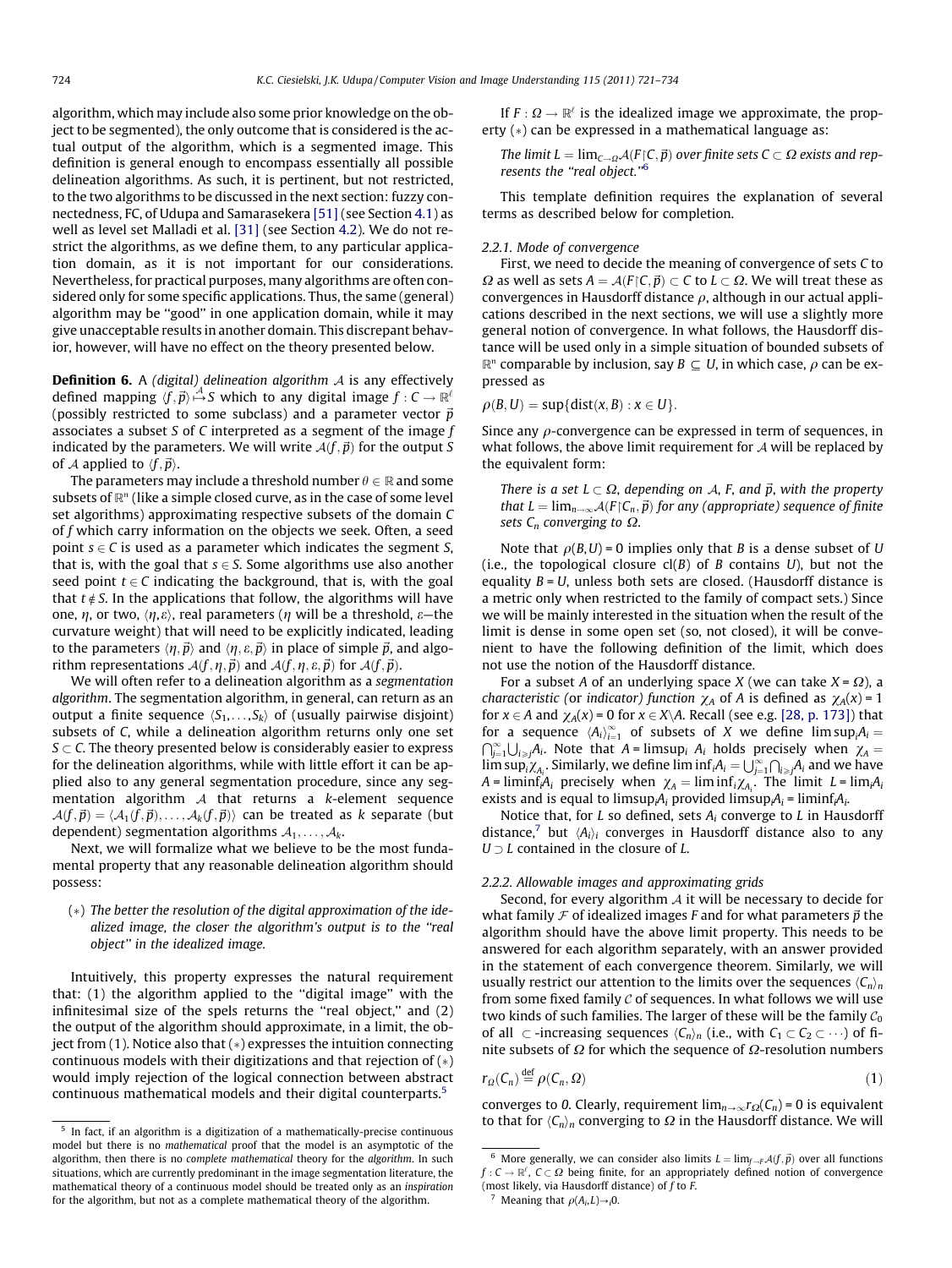be also interested in a family  $C_R \subset C_0$  formed from uniformly spaced rectangular grids in  $\Omega$ . More precisely, for  $h > 0$ , let  $(h\mathbb{Z})^n =$  $\{hk : k \in \mathbb{Z}\}^n$  be the rectangular grid of points in  $\mathbb{R}^n$  with the basic distance h and let  $\Omega_h = \Omega \cap (h\mathbb{Z})^n$ . Then  $\mathcal{C}_R$  is the family of all sequences  $\langle \Omega_{h/2} \rangle_{i=1}^{\infty}$  for some  $h > 0$ . Thus, we are doubling the resolution<sup>8</sup> when passing from  $C_i = \Omega_{h/2}$  to  $C_{i+1}$ . Since  $\Omega$  is an open set, clearly  $\rho(\Omega_{h/2^i}, \Omega) \rightarrow i0$ .

# 2.2.3. ''Real object'' and its approximation

Finally, we should make clear that we see no mathematical way of treating the ''real object'' as may be expected in the intuitive sense, that is, there is no mathematical way to directly define a ''real object.'' Instead, we will identify this notion with the output  $\mathcal{M}(F,\vec{p})$  of the (idealized) models, as described below. Moreover, since the set  $\mathcal{M}(F,\vec{p})$  will be open, there is no way that  $L = \lim_{n \to \infty} \mathcal{A}(F[C_n, \vec{p}),$  being a subset of a countable set  $\bigcup_n C_n$ , is actually equal to  $\mathcal{M}(F,\vec{p})$ . However, if L is a dense subset of  $\mathcal{M}(F, \vec{p})$ , then the sequence  $\langle \mathcal{A}(F \restriction C_n, \vec{p}) \rangle_n$   $\rho$ -converges to  $\mathcal{M}(F, \vec{p})$ . Thus, in what follows, the expression sequence  $\langle A_n \rangle_n$  converges to  $U = \mathcal{M}(F,\vec{p})$  will be interpreted as "L = lim<sub>n</sub>A<sub>n</sub> is a dense subset of U" and will be often expressed (slightly incorrectly) as  $U = \lim_{n} A_n$ .

#### 2.3. Segmentation models and related algorithms

In this section, we will define the notion of a segmentation model for an idealized image as well as a fundamental relation between the segmentation models and the related algorithms.

**Definition 7.** A delineation model  $M$  for a class  $F$  of idealized images is any mapping  $\braket{F,\vec{p}} \stackrel{\mathcal{M}}{\mapsto} O$  which for any image  $F : \Omega \to \mathbb{R}^{\ell}$ from  $\mathcal F$  and any parameters  $\vec p$  associates a subset O of  $\Omega$ interpreted as a segment of the image  $F$  indicated by the parameters. We will write  $\mathcal{M}(F,\vec{p})$  for the output O of M applied to  $\langle F,\vec{p}\rangle$ . A segmentation model M that returns k objects is defined as a k-element sequence  $\mathcal{M}(f,\vec{p}) = \langle \mathcal{M}_1(f,\vec{p}), \dots, \mathcal{M}_k(f,\vec{p}) \rangle$  of delineation models  $M_i$ .

As before, we will sometimes list a part of the general parameter vector  $\vec{p}$  explicitly, that is, replacing  $\vec{p}$  with either  $\langle \eta, \vec{p} \rangle$  or  $\langle \eta, \varepsilon, \vec{p} \rangle$ , leading to the notation  $\mathcal{M}(F, \eta, \vec{p})$  and  $\mathcal{M}(F, \eta, \varepsilon, \vec{p})$  in place of  $\mathcal{M}(F,\vec{p})$ .

Notice that in our definition of a delineation model  $M$  we do not require it to be effective (in a sense, that  $M$  does not need to come with an explicit procedure for finding  $\mathcal{M}(F,\vec{p})$ ), despite the fact that this might be considered as a departure from a terminology used in many mathematical modeling papers. To justify our choice of this terminology, we note that modeling papers (including segmentation modeling) frequently start with a non-effectively defined map  $M$ , often as an optimizer (minimizer or maximizer) of some functional, and then proceed to finding an effectively defined procedure  $\dot{M}$ , often via a solution of a differential equation and/or using variational methods, which, as a function, is equal to  $M$ . We will refer to such  $\widehat{\mathcal{M}}$  as a solution to a model  $\mathcal{M}$ . (In the literature, often the procedure  $\hat{\mathcal{M}}$  itself is designated as the "model.") Since, treated as functions,  $M = \widehat{M}$ , our definition can be applied to  $\widehat{M}$ as well as to M. If one plans to use the effective version  $\widehat{M}$  of the model to find an algorithm A that approximates  $M = M$ , then  $\widehat{\mathcal{M}}$  is at the center of the investigation and it makes sense to designate  $\widehat{\mathcal{M}}$  as "the model" of the process. We think of this modeling schema as a two stage process:  $M \rightarrow \widehat{M} \rightarrow A$ . In a large class of delineation methods (including the model discussed in Section [4.2,](#page-8-0) as well as many optimization models), the value of  $\mathcal M$  is found via time dependent front propagation, usually approximated numerically with fast marching level set algorithms. (See e.g. [\[38,39\]](#page-13-0).) In many modeling tasks other than segmentation, like modeling of the wave propagation or flame burning, the time sequence of the consecutive approximations is at least as important as the final position of the front, making the front propagation approach the most desirable. However, in segmentation tasks, we are usually not interested in the intermediate stages of object approximation, and we treat the final position of the front as the only output of the model and the algorithm. Thus, in the investigation of the essential aspects of a delineation task, it is more productive to follow directly from  $M$  to  $A$ , that is, forgoing the effective version  $\widehat{M}$ of the model and follow the schema  $M \rightarrow A$ . This is the central idea behind our investigation presented in Section [4](#page-5-0).

The following definition is the most fundamental in this paper. It formally relates the segmentation model of an idealized image with the associated segmentation algorithm.

**Definition 8.** If  $M$  is a delineation model for a class  $\mathcal F$  of idealized images from  $\Omega$  into  $\mathbb{R}^{\ell}$  and  $\mathcal C$  is a family of sequences  $\langle C_n\rangle_{n=1}^{\infty}$  of finite subsets of  $\Omega$  that converge to  $\Omega$ , then we say that a delineation algorithm  $A$  represents model  $M$  (in terms of sequences from C and for the class F of images) provided for every  $\langle C_n \rangle_n \in \mathcal{C}$ ,  $F \in \mathcal{F}$ , and parameter  $\vec{p}$  appropriate for F, sequence  $\mathcal{A}(F \mid C_n, \vec{p})$ converges to  $\mathcal{M}(F,\vec{p})$ .

Similarly, a segmentation algorithm  $A = \langle A_1, \ldots, A_k \rangle$  represents a segmentation model  $M = \langle M_1, \ldots, M_k \rangle$  provided each  $A_i$  appropriately represents  $M_i$ .

Two delineation, or segmentation, algorithms  $A$  and  $A'$  are asymptotically equivalent (in terms of sequences from  $C$  and for the class  $F$  of images) provided they represent the same model  $M$ .

The property " $\mathcal{A}(F[\mathcal{C}_n, \vec{p})$  converges to  $\mathcal{M}(F, \vec{p})$ " will be sometimes expressed as in form  $\lim_{n\to\infty} \mathcal{A}(F \restriction C_n, \vec{p}) = \mathcal{M}(F, \vec{p})$ , which we will understand as "the set  $\lim_{n\to\infty} \mathcal{A}(F\vert \mathcal{C}_n, \vec{p})$  is dense in  $\mathcal{M}(F, \vec{p})$ ."

It should be stressed here that asymptotically equivalent algorithms behave identically only in the limit at the infinitely best resolution. So, their outputs may still be slightly different for given digital images. This may be contrasted with strongly-equivalent algorithms (defined and studied in [\[17,18\]\)](#page-13-0), which have identical outputs. Note also that equivalent algorithms (in the sense of any of these definitions) may still have very different computational times and/or memory requirements. Thus, equivalent algorithms should still be compared at some more subtle level: by analyzing their computational requirements, by estimating computational errors, and by running comparative simulations. Nevertheless, the equivalence of two segmentation algorithms is a strong theoretical evidence that they perform quite similarly.

### 3. Some application-driven variations of the general definitions

The convergence of  $\langle A(F|C_n, \vec{p}) \rangle_n$  to  $\mathcal{M}(F, \vec{p})$  is very closely related to the continuity of function  $\mathcal{M}(\cdot,\vec{p})$ . In fact, only under small additional assumptions, $9$  this convergence implies the continuity of function  $\mathcal{M}(\cdot,\vec{p})$  at F. Unfortunately, even in some most basic situations the models tend to be discontinuous—there always tend to be a very nice F and parameters  $\vec{p}$  such that arbitrary small changes from F to similarly nice  $F_0$  cause a major leak from  $\mathcal{M}(F,\vec{p})$  to a considerably bigger set  $\mathcal{M}(F_0,\vec{p})$ . (See also comment preceding [Example 16.](#page-8-0)) This seems to be a serious obstacle to the schema described in the previous section: we cannot expect that the property  $(*)$  holds in a vicinity of such F and it is very difficult to describe the pairs  $\langle F, \vec{p} \rangle$ where the difficulty occurs.

Resolution in the intuitive sense, which for some sets  $\Omega$  may slightly differ from the notion of  $\Omega$ -resolution defined above.

 $9$  E.g. the similar convergence for every  $F_0$  in some neighborhood of F, which implies the local uniform convergence of  $\mathcal{M}(\cdot,\vec{p})$  near F.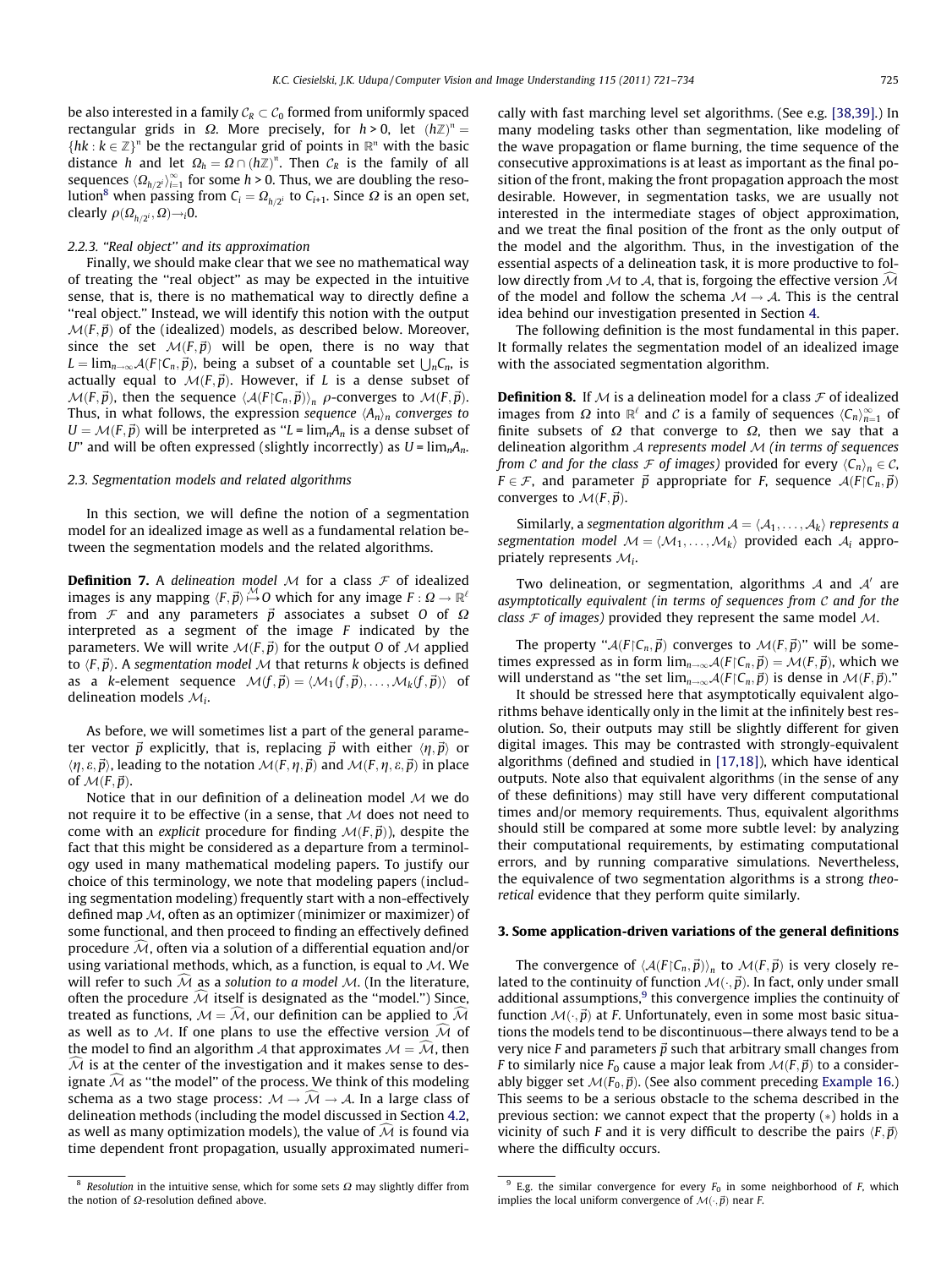<span id="page-5-0"></span>In what follows we have chosen to go around this problem. Instead of using the limits described in the previous section, we will use their generalizations, which constitute an analog of one sided limits for the real functions. The benefit of this approach is that, for the class of functions we will consider, these generalized limits will always exist and converge to the appropriate set  $\mathcal{M}(F,\vec{p})$ , while in the case when  $\mathcal{M}(\cdot,\vec{p})$  is continuous at  $\langle F,\vec{p}\rangle$ , these generalized limits actually coincide with the limits from the previous section. Thus, in the remainder of this section we will define the necessary generalized limits, similar in spirit to the notion of  $\Gamma$ convergence [\[10\],](#page-13-0) and prove some useful facts about them.

We will use two generalized limit notions,  $\lim^*$  and  $\lim^{\dagger}$  both of which fall into the general schema of limits converging with respect to a filter in the index space. (See e.g. [\[42, p. 169\]](#page-13-0). For example, for  $lim^*$  defined below, the convergence is with respect to a filter defined on the set  $(0,\infty)\times\mathbb{N}$ , where  $\mathbb{N}=\{1,2,3,\ldots\}$  is the set of natural numbers, consisting of all subsets of  $(0,\infty)\times\mathbb{N}$  containing a set of the form  $\bigcup_{s=s_0}^{\infty} [2^{-s-1}, 2^{-s}) \times \{j_s, j_s + 1, \ldots\}$ , where numbers  $s_0, j_s \in \mathbb{N}$  are arbitrary.) The evaluation of both of these limits will require calculation of several limits in a hierarchical manner. The main limit notion that we will use for this purpose is defined for the families of sets  $\{A_i(\eta): \eta \in \mathbb{R} \& i = 1, 2, 3, \ldots\}$ by a formula

$$
\lim_{i,\theta} A_i(\theta) \stackrel{\text{def}}{=} \lim_{\eta \to 0^+} \left( \limsup_{i \to \infty} A_i(\theta - \eta) \right)
$$

$$
= \lim_{\eta \to 0^+} \left( \bigcap_{j=1}^{\infty} \bigcup_{i \ge j} A_i(\theta - \eta) \right), \tag{2}
$$

where we define  $B = \lim_{\eta \to 0^+} B(\eta)$  if and only if  $\chi_B = \lim_{\eta \to 0^+} \chi_{B(\eta)}$ . However, in Section [4.2,](#page-8-0) the family of sets  $A_i$  will have two real parameters, that is, we will deal with sets  ${A_i(\eta, \varepsilon): \eta, \varepsilon \in \mathbb{R}^2}$  $\mathbb{R} \& i = 1, 2, 3, \ldots$ . This will require a modification of lim<sup>\*</sup> to lim<sup>\*</sup> defined as:

$$
\lim_{i,\eta,\varepsilon}{}^{\dagger}A_i(\eta,\varepsilon)=\lim_{\varepsilon\to 0^+}\bigg(\lim_{i,\eta}{}^{\ast}A_i(\eta,\varepsilon)\bigg).
$$

Notice that if  $A_i(\eta)$  does not depend on  $\varepsilon$ , then the two limit notions coincide, that is,

$$
\lim_{i,\eta,\varepsilon} A_i(\eta) = \lim_{i,\eta} A_i(\eta). \tag{3}
$$

The limit notion from (2) will be applied to the segmentation algorithms as follows. We will assume that the algorithm uses one scalar parameter  $\theta \in \mathbb{R}$  and some other parameters  $\vec{p}$ . Thus, the output of the algorithm can be expressed as  $A(f, \theta, \vec{p})$ . Then, for a fixed parameter  $\vec{p}$  and fixed sequence  $\langle F | C_i \rangle_i$  of the digital approximations of an idealized image  $F: \Omega \to \mathbb{R}^{\ell}$ , we will define  $A_i(\eta) =$  $\mathcal{A}(F \cap C_i, \theta - \eta, \vec{p})$  and, to prove that  $\mathcal A$  represents  $\mathcal M$ , we will require that the limit  $\lim_{i,\eta}^* A_i(\eta)$  exists and is dense in  $\mathcal{M}(F,\theta,\vec{p})$ . For the algorithms which we consider in this paper, these sets  $A_i(\eta)$  will satisfy the assumptions of the following fact.

**Proposition 9.** Let  $\{A_i(\eta) : \eta \in \mathbb{R} \& i = 1, 2, 3, \ldots\}$  be a family of sets such that  $A_i(\eta') \subseteq A_i(\eta)$  for every  $i \in \{1, 2, 3, ...\}$  and  $\eta' > \eta$ . Then  $\lim_{n \to \infty} A_i(\eta)$  exists and equals  $\bigcup_{\eta > 0} \left( \bigcap_{j=1}^{\infty} \bigcup_{i \geq j} A_i(\eta) \right)$ .

**Proof.** Let  $B(\eta) = \bigcap_{j=1}^{\infty} \bigcup_{i \geq j} A_i(\eta)$ . Then,  $B(\eta') \subseteq B(\eta)$  for every  $\eta' > \eta$ . So, the limit  $\lim_{n\to 0^+} B(\eta)$  exists and is equal to  $\bigcup_{n>0} B(\eta)$ .  $\Box$ 

The limit notion lim<sup>†</sup> will be used when the algorithm  $\mathcal{A}^{\varepsilon}(f,\theta,\vec{p})$ depends, in addition, on a parameter  $\varepsilon > 0$ , in which case we will use it for  $A_i(\eta, \varepsilon) = A^{\varepsilon}(F \restriction C_i, \theta - \eta, \vec{p}).$ 

To prove that  $A = \lim_{\varepsilon \to 0^+} A^{\varepsilon}$  represents M, we will require that the limit  $\lim_{i,\eta,\varepsilon}^{\dagger} A_i(\eta,\varepsilon) = \lim_{i,\eta,\varepsilon^{\dagger}} \mathcal{A}^{\varepsilon}(F[\mathcal{C}_i,\theta-\eta,\vec{p})$  exists and is dense in  $\mathcal{M}(F,\theta,\vec{p})$ , see page 13.

# 4. Gradient based edge-threshold delineation model  $M$

In this section, we will analyze a gradient based thresholding model  $M_{\nu}$  and give a detailed proof that it is represented by the absolute fuzzy connectedness algorithm of Udupa and Samarasekera [\[51\]](#page-13-0) used with a gradient (homogeneity) based affinity. We will also present an argument that the front propagation level set algorithm of Malladi et al. [\[31\]](#page-13-0) represents  $M_{\sigma}$  as well, thus establishing an asymptotic equivalence between these two algorithms.

In the model  $\mathcal{M}_{\nabla}$ , the edge (i.e., boundary) of the object  $P \subset \Omega$  of interest is identified as the set of points  $x$  at which the image intensity, given by F, changes rapidly. Mathematically, this means that at the edge points the gradient magnitude  $|\nabla F(x)|$  of F is large. Of course, this has a meaning only when the function  $|\nabla F(x)|$  is well defined, that is, when  $F$  is differentiable. (A possible meaning of  $|\nabla F|$  for non-differentiable F, and its implication to the presented discussion, is outlined in Section [5](#page-10-0).) Thus, for this model, we will assume that F is of the class  $C^1$ , that is, that F has continuous first order partial derivatives. Also, ''large gradient'' will be interpreted here "as greater than or equal to some threshold number  $\theta$ ." Thus, the object of interest will be a connected component of the set  $\Omega(\theta) = \{x \in \Omega : |\nabla F(x)| < \theta\}.$  The component will be indicated by some connected set  $S \subset \Omega(\theta)$  of seeds, usually a single point or a simple closed curve. This component is the result of applying the model  $M_{\nu}$  and parameters  $\langle \theta, S \rangle$  to F, that is, it is equal to  $\mathcal{M}_{\triangledown}(F, \theta, S)$ . Note that the continuity of the gradient implies that this set is open. We will usually denote  $\mathcal{M}_{\triangledown}(F, \theta, S)$  as  $P_{S\theta}^{F}$  or just  $P_{S_{\theta}}$  when F is clear from the context.

Next, we describe a characterization of  $P_{S\theta}$  that can be naturally translated into a numerical algorithm of its approximation. For this, we need the following definitions. A path p in  $\Omega$  is any continuous injection from an interval [a, b] into  $\Omega$ . We say that a path p is from  $S \subseteq \Omega$  to  $x \in \Omega$  provided  $p(a) \in S$  and  $p(b) = x$ . In this model, a strength<sup>10</sup>  $\mu(p)$  of a path  $p:[a,b] \to \Omega$ , which depends on F, is defined as

$$
\mu(p) = \sup_{t \in [a,b]} |\nabla F(p(t))|.
$$

Notice that the compactness of [a, b] and the continuity of  $\nabla F(x)$  implies that  $\mu(p) = |\nabla F(p(t_0))|$  for some  $t_0 \in [a,b]$ .

**Theorem 10.** For every  $C^1$  image  $F : \Omega \to \mathbb{R}^{\ell}$ ,  $\theta \in \mathbb{R}$ , and a connected set  $S \subset \Omega(\theta)$ , the object  $P_{S\theta}$  is equal to the set of all  $x \in \Omega$  for which there exists a path p from S to x with  $\mu(p) < \theta$ .

**Proof.** Let  $x \in P_{S\theta}$ . To find an appropriate path, notice that  $P_{S\theta}$  is path connected, since it is a connected open subset of  $\mathbb{R}^n$ . Thus, for every  $s \in S$  there exists a path  $p:[0,1] \rightarrow P_{S\theta}$  from s to x. So, for every  $t_0 \in [0,1]$  we have  $|\nabla F(p(t_0))| < \theta$ , since  $p(t_0) \in P_{S\theta} \subseteq \Omega(\theta)$ . In particular,  $\mu(p) < \theta$ .

Conversely, let  $p:[a,b] \to \Omega$  be a path from S to x with  $\mu(p) < \theta$ . We need to show that  $x \in P_{S\theta}$ . Indeed, the range range(p) of p (defined as range(p) = { $p(t):t \in [a,b]$ }) is connected (as a continuous image of a connected set) and it intersects *S*. So,  $S \cup \text{ range}(p) \subset$  $\Omega(\theta)$  is connected, and it must be a subset of  $P_{S(\theta)}$  since  $P_{S(\theta)}$ is the largest connected subset of  $\Omega(\theta)$  containing S. So,  $x \in$ range( $p$ )  $\subset P_{S\theta}$ .  $\Box$ 

 $^{10}$  More formally we should use here the term  $\preceq$ -strength, where  $\preceq$  denotes the reverse standard inequality (i.e.,  $\geqslant$ ), since the path strength usually denotes its weakest link. However, we will not use the prefix  $\leq$  in this context, despite the fact that this leads to some language awkwardness. (Compare also [\(5\)](#page-7-0) and the following comment.) The theory of affinity functions defined in terms of abstract linear order relations is described in [\[17,18\].](#page-13-0)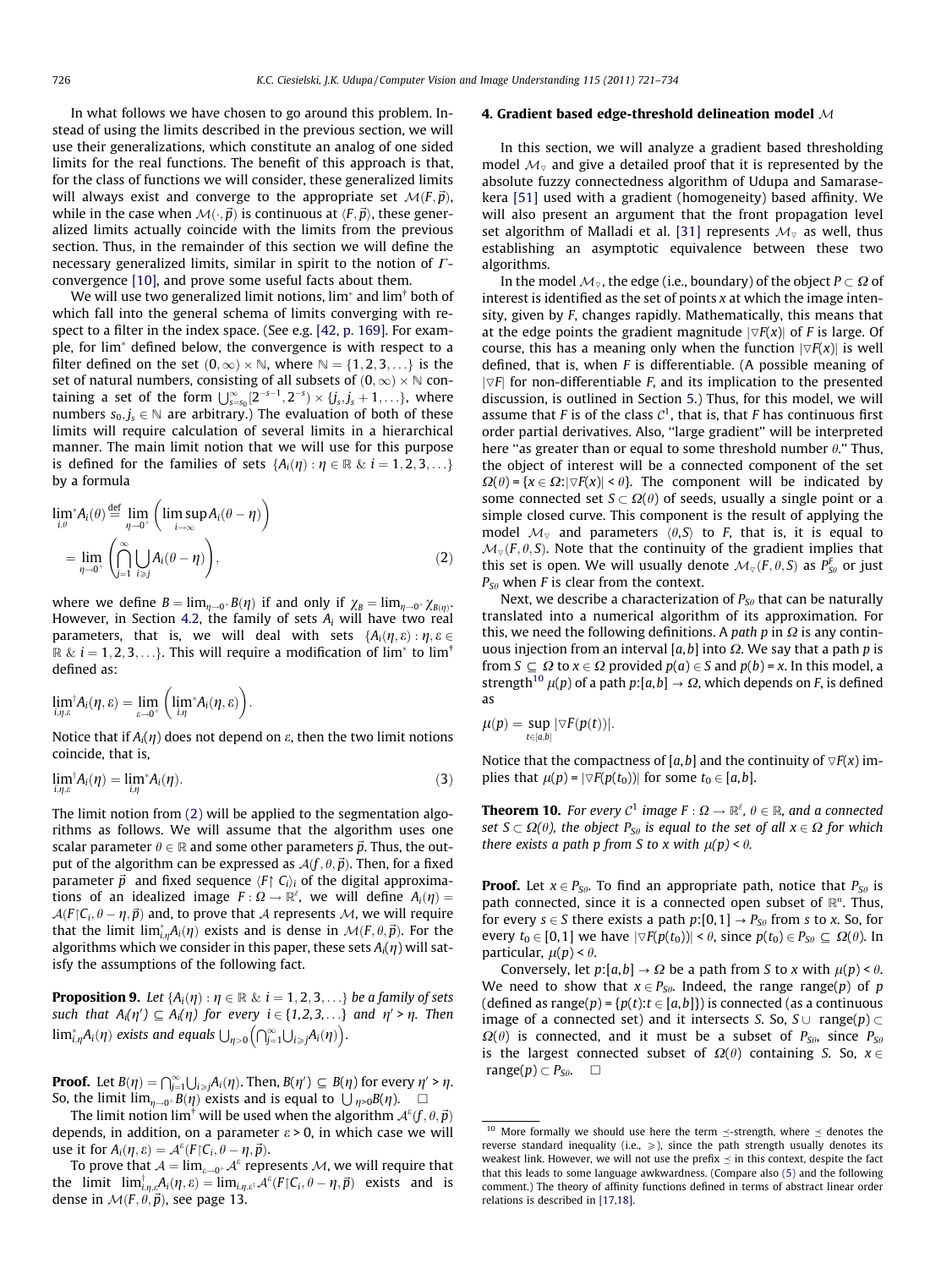<span id="page-6-0"></span>The next, robustness, theorem tells us that the form of the object  $P_{SA}$  essentially does not depend on the choice of the seed set S. This can be viewed as an *invariance property* of the model  $M_{\sigma}$ . that is, a property that the model's outcome remains unchanged under some changes of the input. Interestingly, this is also a general property of the fuzzy connectedness segmentation algorithms, as shown in [\[40\]](#page-13-0) (compare also [\[16, cor 2.7\]\)](#page-13-0), and its analog holds true also for the algorithm  $A_{\nabla}$  described below.

**Theorem 11.** For every  $C^1$  image  $F: \Omega \to \mathbb{R}^{\ell}$ ,  $\theta \in \mathbb{R}$ , and non-empty connected sets S,  $T \subset \Omega(\theta)$ ,

 $P_{S\theta} = P_{T\theta} \neq \emptyset$  if and only if there is a path p from S to T with  $\mu(p) < \theta$ .

In particular, if  $T \subset P_{S\theta}$ , then  $P_{S\theta} = P_{T\theta}$ .

**Proof.** " $\Rightarrow$ " Let  $x \in P_{S\theta} = P_{T\theta}$ . Then there are paths  $p_1:[a,b] \to \Omega$ from S to x and  $p_2:[b,c] \to \Omega$  from x to T with  $\mu(p_i) < \theta$  for  $i = 1,2$ . Then  $p = p_1 \cup p_2$  is as desired.

" $\Leftarrow$ " The set  $\emptyset \neq S \cup \text{range}(p) \cup T \subset \Omega(\theta)$  is connected, and  $P_{S\theta}$ and  $P_{T\theta}$  intersect it. Therefore, since each of these sets is a component of  $\Omega(\theta)$ , we must have  $P_{S\theta} = P_{T\theta} \supset S \cup \text{range}(p) \cup T$ .  $\Box$ 

Another invariance property of  $\mathcal{M}_{\nabla}$ , stated precisely in the next theorem, says that the output of  $\mathcal{M}_{\nabla}$  does not depend on the origin and the orientation of the coordinate system imposed on  $\Omega$ . This is a desirable property, since, in most cases, this is what we would expect from the model, while in the practical processes of acquisition of digital approximations of the real images/objects, we usually cannot insure precise and consistent alignment of the objects with the acquisition equipment.

**Theorem 12.** Model  $M_{\nabla}$  is invariant on the distance preserving transformations of the image domain in the sense that, for every distance preserving transformation (isometry) i of  $\mathbb{R}^n$ , differentiable image  $F:\Omega\to{\mathbb R}^\ell$ ,  $\theta\in{\mathbb R}$ , and a seed set  $S\subset\Omega$ ,

 $\mathcal{M}_{\triangledown}(F \circ i, \theta, i[S]) = i[\mathcal{M}_{\triangledown}(F, \theta, S)],$ 

where F  $\circ$  i is a composition of i restricted to i $^{-1}(\Omega)$  and F. In particular,  $\mathcal{M}_{\nabla}$  is invariant to translation and rotation of the image.

**Proof.** This follows easily from the fact that the gradient magnitude remains unchanged under isometrical transformation of the function domain:  $|\triangledown F|(i(x)) = |\triangledown (F \circ i)|(x)$ .  $\Box$ 

4.1. First algorithm representing model  $M_{\triangledown}$ : gradient based Udupa-Samarasekera AFC algorithm  $A_{\triangledown}$ 

We start here by describing a general form of the absolute fuzzy connectedness, AFC, algorithm of [\[51\].](#page-13-0) It is used to delineate the images identified with the intensity functions  $f$  from the finite subset C of  $\mathbb{R}^n$  into  $\mathbb{R}^{\ell}$ . The elements of C are referred to as spels.

We will think of  $f$  as a restriction of some idealized image  $F: \Omega \to \mathbb{R}^{\ell}$  to a subset C of  $\Omega$ . In most practical applications, C is a subset of a rectangular grid  $(h\mathbb{Z})^n = \{hk : k \in \mathbb{Z}\}^n$  which, in terms of the idealized image, can be defined as  $C = \Omega_h = \Omega \cap (h\mathbb{Z})^n$ . (In fact, for algorithmic implementation, it is usually assumed that  $h = 1$ , that is, that  $C \subset \mathbb{Z}^n$ . This does not change the essence of the algorithm, since  $(h\mathbb{Z})^n$  and  $\mathbb{Z}^n$  can be naturally identified. Nevertheless, to describe the relation of the algorithm with the model, we need to adhere to the assumption that  $C \subset \Omega$ .) The special case  $C = \Omega_h$  is also easier to handle in the analysis that follows, so we will give it special attention. We should also stress that, in the algorithm that follows, we will never use the fact that  $f$  is a restriction of an F. This fact will be used only to help our intuition and to express the convergence theorem. However, we will use  $\Omega$  as a parameter of the algorithm, unless  $C = \Omega_h$ , in which case this parameter will be dropped.

### 4.1.1. Adjacency relation

The domain C of the digital image f, for which  $\Omega \supset C$  is fixed, comes with an adjacency relation telling us which pairs  $c, d \in C$  of spels are adjacent, that is, close enough to be considered spatially connected to each other. In this paper, we will assume that the adjacency relation is expressed in terms of the Euclidean distance in  $\mathbb{R}^n$  as follows: for some constant  $\alpha > 0$ , the spels c and d are said to be adjacent provided  $\|c - d\| \leq \alpha$ . We will assume that for every  $h \in (0,1]$ 

$$
\alpha \in \begin{cases} [h, n^2 h] & \text{if } C = \Omega_h \text{ and } h \leqslant r_{\Omega}(C) \\ (2r_{\Omega}(C), n^2 r_{\Omega}(C)) & \text{otherwise,} \end{cases}
$$
(4)

where  $r<sub>O</sub>(C)$  is defined as in [\(1\).](#page-3-0) Thus, in general, the choice of  $\alpha$  depends on the domain C of f and the set  $\Omega$ . However, if  $C = \Omega_h$  and h is small enough (for example, if  $\Omega$  contains a ball of radius nh), then  $h \leqslant r_{\Omega}(\mathcal{C})$  and  $\alpha \in [h,n^2h]$ . In particular,  $\alpha$  does not depend on  $\Omega$  in this fundamental case. This is important, since the algorithm we will construct depends on f and  $\alpha$ . Thus, in the case when  $C = \Omega_h$ and h is reasonably small (in terms of size of  $\Omega$ ), we can assume that the algorithm depends only on f. In the general case, however,  $\Omega$ will be also a parameter of the algorithm.

If  $C = \Omega_h$  and  $\alpha = h$ , then we deal with 4-adjacency for  $n = 2$ , and if  $C - \frac{S}{h}$  and  $\alpha - n$ , then we deal with 4-adjacency for  $n - 2$ , and  $\alpha = \sqrt{3}h$ , then we deal with 8-adjacency for  $n = 2$ , and with 26-adjacency for  $n = 3$ .<sup>11</sup> The idea behind the adjacency relation is to capture the blurring effect of the ''point spread function'' of imaging devices; that is, that the neighborhood size  $\alpha$  should relate to the width of the point spread function.

#### 4.1.2. A path in a digital scene

The choice of  $\alpha$  as in (4) ensures the following important property, where  $B[T,\varepsilon] = \{x \in \mathbb{R}^n : dist(T, x) \leqslant \varepsilon\}$  is a generalized closed ball in  $\mathbb{R}^n$  centered at  $T \subset \mathbb{R}^n$  and with radius  $\varepsilon > 0$ . Recall that a path p in C is any sequence  $\langle c_1,\ldots,c_k\rangle$  of spels in C, where consecutive  $c_i$  and  $c_{i+1}$  are *adjacent*; p is from  $c \in C$  to  $d \in C$  if  $c_1 = c$  and  $c_k = d$ ; it is from  $S \subset C$  to  $T \subset C$  if  $c_1 \in S$  and  $c_k \in T$ .

**Lemma 13.** For every path  $\hat{p}$ :  $[a, b] \rightarrow \Omega$  from  $s \in C$  to  $d \in C$  and  $\varepsilon \geqslant 2n\alpha$ , if B[range( $\hat{p}$ ),  $\varepsilon$ ]  $\subset \Omega$ , then there exists a path  $p = \langle c_1, \ldots, c_k \rangle$ in C from s to d which is contained in B[range( $\hat{p}$ ),  $\varepsilon$ ].

**Proof.** First, assume that  $\alpha \in (2r_{\Omega}(C), n^2r_{\Omega}(C))$ . Let  $\hat{\varepsilon} > r_{\Omega}(C)$  be such that  $2r_{\Omega}(C) < 2\hat{\epsilon} < \alpha$ . Then, by the definition of number rand the  $\lim_{x \to \infty}$   $\lim_{\epsilon \to \infty}$   $\lim_{\epsilon \to \infty}$   $\lim_{\epsilon \to \infty}$   $\lim_{\epsilon \to \infty}$   $\lim_{\epsilon \to \infty}$   $\lim_{\epsilon \to \infty}$   $\lim_{\epsilon \to \infty}$   $\lim_{\epsilon \to \infty}$   $\lim_{\epsilon \to \infty}$   $\lim_{\epsilon \to \infty}$ range $\{\hat{p}\}\neq \emptyset\}$  and let  $\mathcal{B} = \{B(c, \hat{\varepsilon}) : c \in C_0\}$ . Then  $\cup \mathcal{B}$  is connected, since it is a union of connected sets, each intersecting a connected set range $(\hat{p}) \subset \bigcup \mathcal{B}$ . Also  $\bigcup \mathcal{B} \subset B$  range $(\hat{p}), \varepsilon$  since each  $B(c, \hat{\varepsilon}) \in \mathcal{B}$ intersects range $(\hat{p})$  and has diameter  $2\hat{\epsilon} < \alpha \leq \epsilon$ . Let D be the collection of all balls  $B(c, \hat{\varepsilon}) \in \mathcal{B}$  such that there exists a sequence  $\langle c_1,\ldots,c_k\rangle$  in  $C_0$  from s to c for which  $||c_{i+1}-c_i|| < 2\hat{\epsilon}$  for every  $i = 1, 2, \ldots, k - 1$ . Notice that  $D = B$ .

Indeed, assume by way of contradiction that  $\mathcal{E} = \mathcal{B} \setminus \mathcal{D} \neq \emptyset$ . Then the sets  $\bigcup \mathcal{D}$  and  $\bigcup \mathcal{E}$  are non-empty and open. They cannot be disjoint, since this would constitute a partition of a connected set  $\bigcup$  B. So, there are balls  $B(c, \hat{\varepsilon}) \in \mathcal{D}$  and  $B(\hat{c}, \hat{\varepsilon}) \in \mathcal{E}$  intersecting each other. But this means that  $B(\hat{c}, \hat{\varepsilon}) \in \mathcal{D}$ , since this is justified by a path  $\langle c_1, \ldots, c_k, \hat{c} \rangle$ , where  $\langle c_1, \ldots, c_k \rangle$  justifies that  $B(c, \hat{\varepsilon}) \in \mathcal{D}$ . So,  $\mathcal{E} = \emptyset$  and indeed  $\mathcal{D} = \mathcal{B}$ .

 $\frac{11}{11}$  For  $n = 2$  we get 8-adjacency for any  $\alpha \in [\sqrt{2}h, 2h)$  (so, also for  $\alpha = \sqrt{3}h$ ), while for n = 3 the 26-adjacency results for any  $\alpha \in [\sqrt{3}h, 2h]$ ,  $n = 3$  the 26-adjacency results for any  $\alpha \in [\sqrt{3}h, 2h]$ .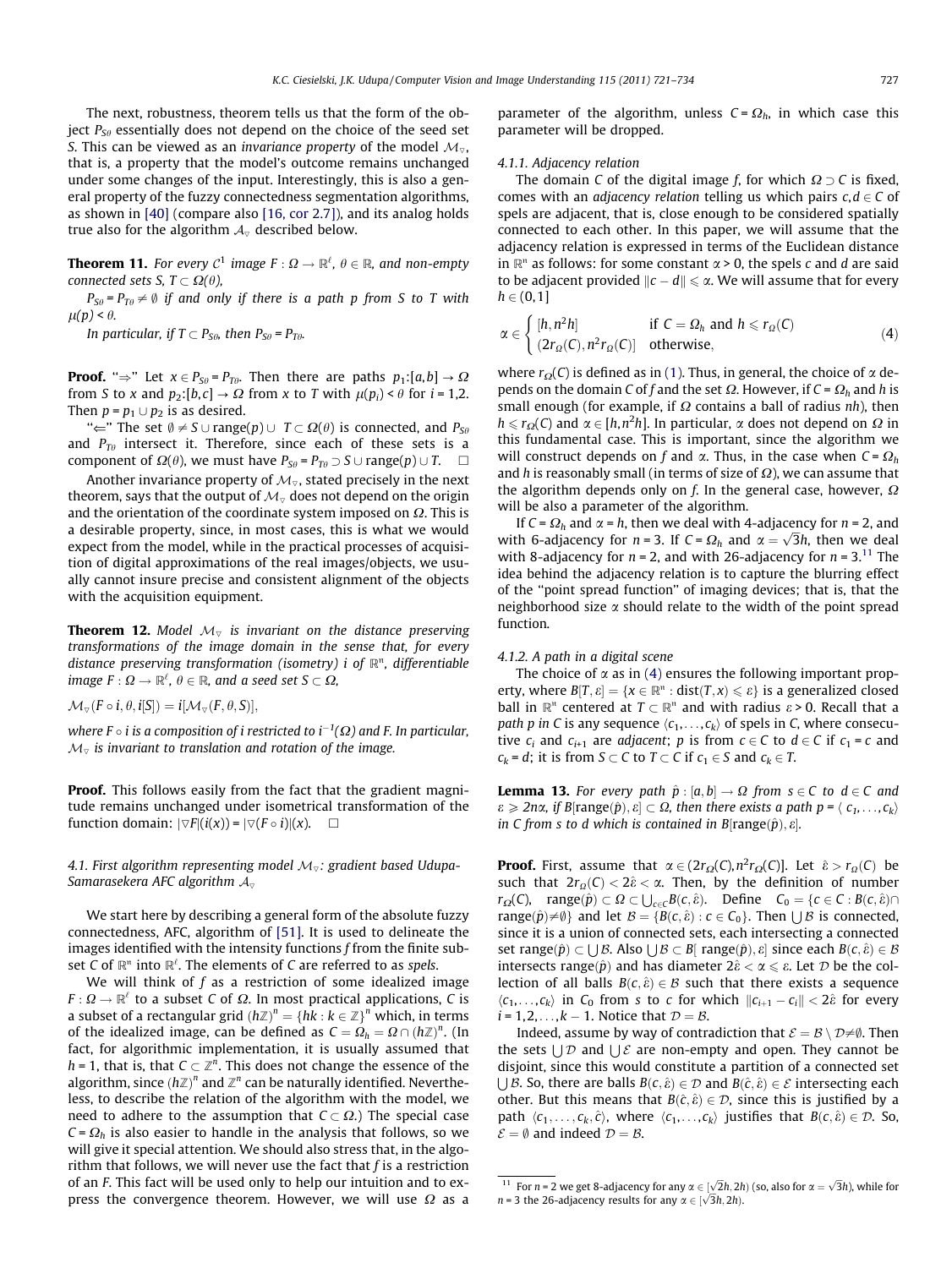<span id="page-7-0"></span>Now, since  $B(d, \hat{\varepsilon}) \in \mathcal{B} = \mathcal{D}$ , we conclude that there exists a sequence  $p = \langle c_1, \ldots, c_k \rangle$  in  $C_0$  from s to d for which  $||c_{i+1} - c_i|| <$  $2\hat{\epsilon} < \alpha$  for every  $i = 1,2,\ldots,k - 1$ . This is our desired path.

Next assume that  $C = \Omega_h = \Omega \cap (h \mathbb{Z})^n$  for an  $h \in (0,r_{\Omega}(C)].$  Put  $\hat{\varepsilon} = h$  and let  $\rho$  be a max metric on  $\mathbb{R}^n$ , that is,  $\rho(x,y)$  = max<sub>i=1,...,n</sub>|x<sub>i</sub> – y<sub>i</sub>|. Let C<sub>0</sub> be the set of all  $c \in C$  for which the  $\rho$ -open ball  $B_\rho(c, \hat{\varepsilon}) = \{x \in \mathbb{R}^n : \rho(c, x) < \hat{\varepsilon}\}\$ intersects range $(\hat{p})$ and let  $\widehat{\mathcal{B}}$  be the family of all such balls. Notice that range $(\widehat{p})\subset \bigcup \widehat{\mathcal{B}}$ since for every  $x \in \mathbb{R}^n$  there exists a  $c \in (h\mathbb{Z})^n$  such that  $\rho(c,x) < h$ and if  $x \in \text{range}(\hat{p})$ , then such a c belongs to C, since in such a case we have  $c \in B[$  range $(\hat{p}), \varepsilon] \cap (h\mathbb{Z})^n \subset \Omega \cap (h\mathbb{Z})^n = C$ . So, as above,  $\bigcup \widehat{\mathcal{B}}$  is connected. Moreover,  $\bigcup \widehat{\mathcal{B}} \subset B$  [range $(\widehat{p}), \varepsilon$ ] since each  $B_\rho(c, \hat{\varepsilon}) \in \widehat{\mathcal{B}}$  intersects range $(\hat{p})$  and has diameter  $2\sqrt{n}\hat{\varepsilon} < 2n\alpha \leq \varepsilon$ . Let  $\hat{\mathcal{D}}$  be the collection of all  $\rho$ -balls  $B_\rho(c, \hat{\varepsilon}) \in \hat{\mathcal{B}}$  such that there exists a sequence  $\langle d_1, \ldots, d_m \rangle$  in  $C_0$  from s to c such that  $\rho(d_{i+1}, d_i) < 2\hat{\epsilon}$  for every  $i = 1, 2, ..., m - 1$ . The argument as above shows that  $\hat{\mathcal{D}} = \hat{\mathcal{B}}$ .

Now, since  $B(d, \hat{\varepsilon}) \in \hat{B} = \hat{\mathcal{D}}$ , there exists a sequence  $\langle d_1, \ldots, d_m \rangle$ in C<sub>0</sub> from s to d such that  $\rho(d_{i+1}, d_i) < 2\hat{\epsilon}$  for every  $i = 1, 2, ...,$  $m-1$ . Fix an  $i = 1, 2, \ldots, m-1$  and note that  $\rho(d_{i+1}, d_i) \leq h$ . Since the closed  $\rho$ -ball  $B_{\rho}[d_i, h] = \{x \in \mathbb{R}^n : \rho(d_i, x) \leq h\}$  is contained in B[range $(\hat{p})$ , $\varepsilon$ ] and it contains  $d_{i+1}$ , there exists a path  $p_i$  in B[range $(\hat{p}), \varepsilon\vert\cap (h\mathbb{Z})^n$  from  $d_i$  to  $d_{i+1}$  where consecutive spels are of distance  $h \le \alpha$ . Then the path p formed as a consecutive sequence of all paths  $p_1, \ldots, p_{m-1}$  is as desired.  $\Box$ 

## 4.1.3. Affinity function

Recall that any FC algorithm starts with an affinity function—a symmetric function  $\kappa$  defined on  $C \times C$  for which the value  $\kappa(c,d)$ represents a strength of local connectedness of the spels c,  $d \in C$ . We will use here an approach similar to that from the paper [\[17,18\]](#page-13-0) and consider for affinity any symmetric function  $\kappa$  from C  $\times$  C into any linearly ordered set  $\langle L, \preceq \rangle$ ; however, in general, we will not assume that  $\kappa$  is reflexive (which, in [\[17,18\],](#page-13-0) is expressed as a property that  $\kappa(a,b) \preceq \kappa(c, c)$  for every  $a, b, c \in C$ ). We drop the assumption of reflexivity of  $\kappa$  since only in this setting we can find an FC-type of algorithm representing  $A_{\nabla}$ . Although this change will restrict our ability to cite any prior results concerning the FC theory results, this will be of no consequence to us, since we will not use any such result. In this particular subsection we will assume that  $\langle L, \preceq \rangle = \langle [0,\infty],\geq \rangle$ . Thus, the strongest connectedness (in the sense of  $\preceq$ ) will be given by the value 0, and the weakest connectedness by  $\infty$ . Note that in the literature usually only standard affinities are considered, that is, those with the range  $\langle L, \prec \rangle = \langle [0,1], \le \rangle$  and such that  $\kappa(c, c) = 1$  for every  $c \in C$ . However, any reflexive affinity  $\kappa$  as above can be translated into a standard affinity by a formula  $\kappa_{\sigma}(c,d) = (g_{\sigma} \circ \kappa)(c,d) = g_{\sigma}(\kappa(c,d)),$  where  $g_{\sigma}(x) = e^{-x^2/\sigma^2}$  is a Gaussian function for some  $\sigma > 0$ . In this situation affinities  $\kappa$  and  $\kappa_{\sigma}$  are naturally equivalent (lead to stronglyequivalent algorithms) in a sense defined precisely in [\[17,18\]](#page-13-0).

#### 4.1.4. Digital path strength and AFC object

The affinity function  $\kappa$  represents the main parameter of the FC algorithms and can be defined differently for different applications. In the algorithm  $A_{\triangledown}$ , the definition of  $\kappa$  will be based on the gradient approximation of f. In general, any AFC algorithm, including  $A_{\triangledown}$ , depends on the definition of  $\kappa$  as follows. The strength of a path  $p = \langle c_1,..., c_k \rangle$  in C is defined as the  $\preceq$ -weakest link in p, that is,

$$
\mu(p) = \max_{i=1,\dots,k-1} \kappa(c_i, c_{i+1}).
$$
\n(5)

For  $\theta \in \mathbb{R}$  and a seed  $s \in \mathcal{C}$ , we define the AFC object  $P_{s\theta}$  as

 ${c \in C : \text{ there is a path } p \text{ in } C \text{ from } s \text{ to } c \text{ with } \mu(p) < \theta}.$ 

In other words, if we denote our algorithm by a symbol  $A_{\triangledown}$ , then  $A_{\triangledown}(f, \theta, s) = P_{s\theta}$ . Our goal is to show that, for an appropriately defined function  $\kappa$ , this algorithm represents a segmentation model  $\mathcal{M}_{\triangledown}$ . Notice that if  $\hat{\mu}(p)$  equals min<sub>i=1, ..., k-1</sub>  $\kappa_{\sigma}(c_i, c_{i+1})$  and we put  $\hat{\theta} = g_{\sigma}(\theta)$ , then we have  $P_{s\theta} = \{c \in \mathcal{C} : \text{there is a path of }f \text{ from } s\}$ to c with  $\hat{\mu}(p) > \hat{\theta}$ . This is essentially the usual definition of an AFC object defined with the use of the standard affinity  $\kappa_{\sigma}$ , except that we use here the strict inequality > rather than the more common  $\geq$ . This change is essential for the proof of our convergence theorem.

### 4.1.5. Gradient based path strength

Our definition of  $\kappa$  will be based on the formula  $|\nabla f(c)|$  for the approximation of the magnitude of the gradient of  $F$  at  $c$ . It will have a property that, under appropriate assumptions on F, the limit  $\lim_{r_\Omega(C)\to 0} |\nabla(F(C)(c)|$  converges uniformly to  $|\nabla F(c)|$  in a sense that: for every  $\varepsilon > 0$  and compact set  $B \subset \Omega$ , there is a  $\delta > 0$  such that for every finite  $C \subset \Omega$  with  $r_O(C) \leq \delta$  and every  $c \in C$ 

$$
\|\nabla F(c)| - |\nabla (F\zeta)(c)\| < \varepsilon \text{ when } |\nabla (F\zeta)(c)| \in \mathbb{R} \tag{6}
$$

and

$$
|\triangledown(F\upharpoonright C)(c)| \in \mathbb{R} \text{ when } c \in B \cap C. \tag{7}
$$

It is relatively easy to find such a formula for functions  $f$  defined on the sets  $C = \Omega_h$ . However, the general case is a bit technical, so we will postpone the actual definition of  $|\triangledown f(c)|$  till [Appendix A.](#page-12-0) In the mean time, we will assume that  $|\nabla f(c)|$  is already defined and that it satisfies (6) and (7). From this, we define gradient based affinity by a formula

$$
\kappa(c,d) = \begin{cases} \max\{|\triangledown f(c)|, |\triangledown f(d)|\} & \text{for adjacent } c, d \\ \infty & \text{otherwise.} \end{cases}
$$
 (8)

In particular, for the affinity defined this way, formula (5) for the strength of a path  $p = \langle c_1, \ldots, c_k \rangle$  reduces to

$$
\mu(p) = \max_{i=1,\dots,k} |\nabla f(c_i)|. \tag{9}
$$

The following theorem shows that the algorithm  $A_{\nabla}$  indeed represents the segmentation model  $M_{\nu}$ . Note that the assumption of uniform continuity of  $|\nabla F|$  is satisfied if F is a restriction of a  $C^1$  function defined on the closure  $cl(\Omega)$  of  $\Omega$ .

**Theorem 14.** Let  $F: \Omega \to \mathbb{R}^{\ell}$  be an idealized  $C^1$  image, where  $\Omega$  is a convex bounded open subset of  $\mathbb{R}^n$ . Assume that  $|\nabla F|$  is uniformly continuous on  $\Omega$ . Then for every  $\theta > \theta' > 0$ , finite set  $C \subset \Omega$ , and  $s \in C$ , there exists a  $\delta > 0$  such that for every finite set  $D \subset \Omega$  containing C for which  $r_{\Omega}(D) < \delta$ , we have

$$
C \cap P_{s\theta'}^F \subseteq \mathcal{A}_{\triangledown}(F \upharpoonright D, \theta', s) \subseteq P_{s\theta}^F.
$$

In particular, if  $\langle C_i \subset \Omega : i \in \mathbb{N} \rangle \in \mathcal{C}_0$ , then we have  $\lim_{i,j}^{\ast} A_{\triangledown}^{ij}(F(C_i, \theta, s) = P_{s\theta}^F \cap \bigcup_{i} C_i$  for every  $s \in C_i$ , where  $A_{\triangledown}^{ij}(f, \theta, s) =$  $\mathcal{A}_{\triangledown}(f, \theta - \eta, s).$ 

**Proof.** Note that it is enough to find separately  $\delta$  > 0 and  $\delta$  > 0 for which, respectively, the first and the second inclusions hold, since then, the number  $\delta$  = min{ $\delta'$ ,  $\delta''$ } guarantees both inclusions.

We will begin with the proof of the first inclusion. So, take a  $c \in C \cap P_{\text{sg}}^F$ . We will show that there is a  $\delta_c > 0$  such that, for all finite  $D \subset \Omega$ ,

 $c \in A_{\triangledown}(F \vert D, \theta', s)$  provided  $C \subseteq D$  and  $r_{\Omega}(D) < \delta_c$ .

This will do, since then  $\delta' = \min\{\delta_c : c \in C \cap P_{\textit{sg'}}^{\textit{F}}\}$  is as desired.

By [Theorem 10,](#page-5-0) there is a path  $\hat{p} : [a, b] \rightarrow \Omega$  from s to c with  $\mu(\hat{p}) < \theta'$ . Then the range range $(\hat{p})$  of  $\hat{p}$  is contained in the set  $P_{\text{sg}'}^F$ . Since range( $\hat{p}$ ) is a compact subset of an open set  $P_{\text{S}\theta}^{\text{F}}$ , there exists an  $\varepsilon > 0$  such that the closed ball  $B = B$ [range $(\hat{p}), \varepsilon$ ] =  $\{x \in \mathbb{R}^n : \text{dist}(\text{range}(\hat{p}), x) \leq \varepsilon\}$  is a subset of  $P_{s\theta}^F$ . Since  $|\nabla F(x)| < \theta$ for every  $x \in P_{\text{sg}}^F$ , the compactness of  $B[\text{range}(\hat{p}), \varepsilon]$  insures that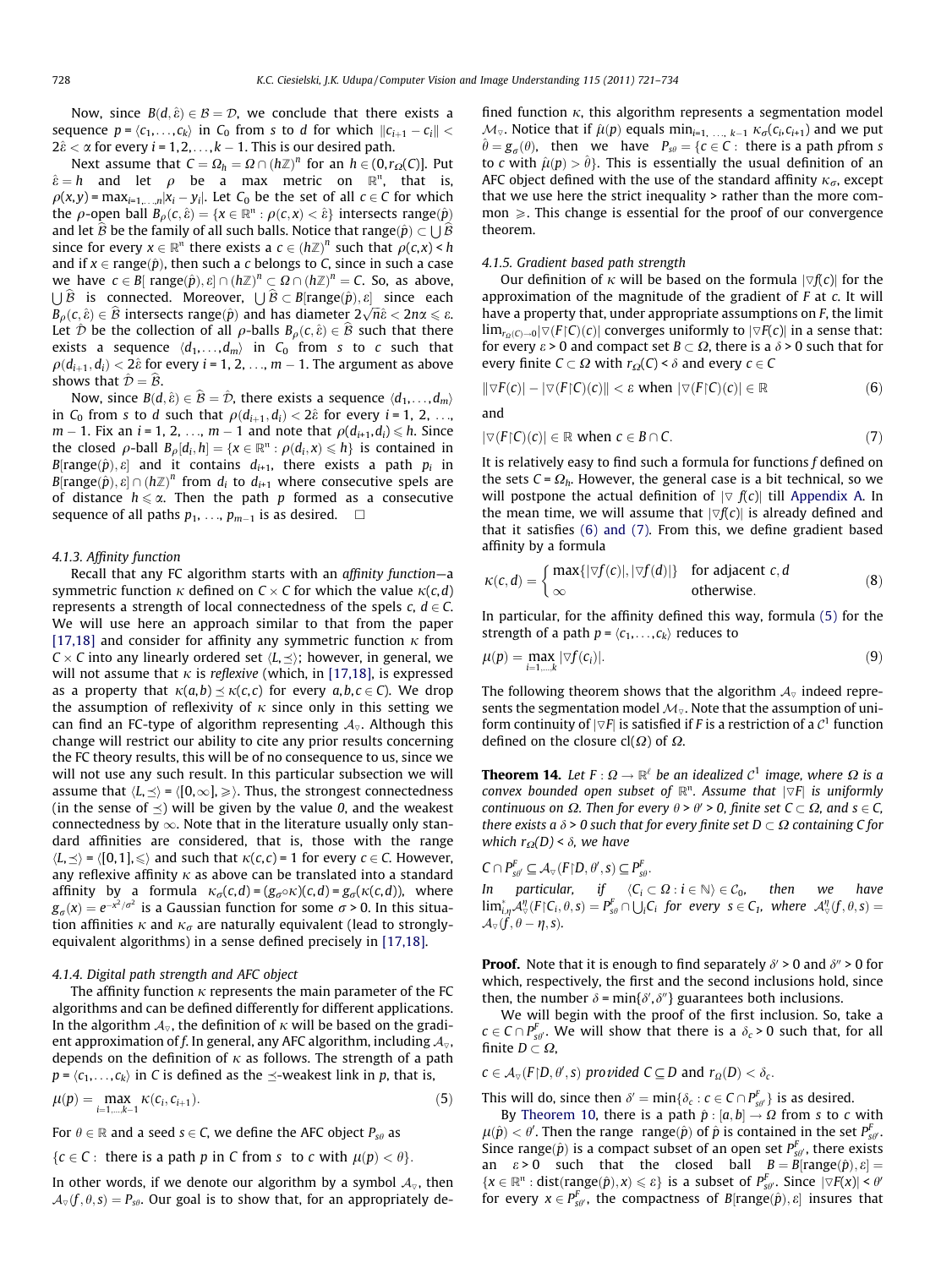<span id="page-8-0"></span>there exists an  $\hat{\epsilon} > 0$  such that  $|\nabla F(x)| < \theta' - \hat{\epsilon}$  for every  $x \in B$ [range $(\hat{p}), \varepsilon$ ]. By [\(6\) and \(7\)](#page-7-0), there exists a  $\delta_c \in (0,\varepsilon/2n^3)$  such that, for every finite  $D \subset \Omega$  with  $r_{\Omega}(D) \leq \delta_c$ ,

$$
||\triangledown F(x)| - |\triangledown (F \upharpoonright D)(x)|| < \hat{\epsilon} \text{ for every } x \in B \cap D.
$$

To see that  $\delta_c$  is as desired, take a finite subset D of  $\Omega$  containing C with  $r_{\Omega}(D) < \delta_c < \varepsilon/2n^3$ . Then  $\varepsilon > 2n^3$   $r_{\Omega}(D) \ge 2n\alpha$  since, by [\(4\),](#page-6-0)  $\alpha \leq n^2$  r<sub> $\Omega$ </sub>(D). So, by [Lemma 13,](#page-6-0) there exists a path  $p = \langle c_1, \ldots, c_k \rangle$  in D from s to c contained in  $B = B$ [range $(\hat{p})$ ,  $\varepsilon$ ]. To see that c belongs to  $A_{\triangledown}(F/D, \theta', s)$ , it is enough to show that  $\mu(p)$  = max<sub>i=1, ..., k</sub>  $|\triangledown(F\upharpoonright D)(c_i)| < \theta'.$ **But**  $|\triangledown(F[D)(c_i)| \leq |\triangledown(F[D)(c_i)| - |\triangledown F(c_i)|| +$  $|\nabla F(c_i)| < \hat{\varepsilon} + (\theta' - \hat{\varepsilon}) = \theta'$  for every  $i = 1, \ldots, k$ . This finishes the proof of the first inclusion.

For the second inclusion, put  $\varepsilon = (\theta - \theta')/2$ . Since  $|\nabla F(x)|$  is uniformly continuous on  $\Omega$ , there is a  $\delta_1 > 0$  such that  $||\nabla F(c)| - |\nabla$  $F(x)$ || <  $\varepsilon$  for every  $c, x \in \Omega$  with  $\|x - c\| \le \delta_1$ . Use [\(6\)](#page-7-0) to find a  $\delta'' \in (0,\delta_1/n^2)$  such that for every finite  $D \subset \Omega$  with  $r_{\Omega}(D) \leq \delta''$  and every  $c \in D$ 

 $||\triangledown F(c)| - |\triangledown(F/D)(c)|| < \varepsilon$  provided  $|\triangledown(F/D)(c)| \in \mathbb{R}$ .

To see that for such chosen  $\delta$ <sup>*n*</sup> the second inclusion holds, take set *D* as above, choose a  $c \in \mathcal{A}_{\triangledown}(F \vert D, \theta', s)$ , and let  $p = \langle c_1, \ldots, c_k \rangle$  be a path in D from s to c such that  $\mu(p) = \max_{i=1,...,k} |\nabla(F|D)(c_i)| < \theta'$ . Let  $\hat{p}$  :  $[0, 1] \rightarrow \mathbb{R}^n$  be a path from  $c_1 = s$  to  $c_k = c$  which is a linear segment between any two consecutive spels in p. Then range( $\hat{p}$ )  $\subset \Omega$ , since  $\Omega$  is convex and contains all spels  $c_i$ . We will show that  $\mu(\hat{p}) = \sup_{t\in[0,1]}|\triangledown F(\hat{p}(t))| < \theta,$  which will prove that  $c\in P_{\textit{so}}^{\textit{F}}.$  Thus, let  $x = p(t)$  be on the segment joining  $c_i$  and  $c_{i+1}$ . Notice that  $||x - c_i|| \le$  $||c_{i+1} - c_i|| \le \alpha \le n^2 r_{\Omega}(D) < n^2 \ \delta'' \le \delta_1$ , so  $||\nabla F(c_i)|| - |\nabla F(x)|| \le \varepsilon$ . But  $|\triangledown F(c_i)| \leq ||\triangledown F(c_i)| - |\triangledown(F| \quad D)(c_i)|| + |\triangledown(F| \quad D)(c_i)| < \varepsilon + \theta', \quad \text{since}$  $|\triangledown(F[D)(c_i)| \leq \mu(p) < \theta'$ . Therefore, as  $||x - c_i|| < \delta_1$ ,

 $|\triangledown F(x)| \leqslant ||\triangledown F(x)| - |\triangledown F(c_i)|| + |\triangledown F(c_i)| < \varepsilon + (\varepsilon + \theta') = \theta,$ 

which finishes the proof of the second inclusion.

Let  $C = \bigcup_i C_i$ . To show that  $\lim_{i,j\eta} A_{\nabla}(F \cap C_i, \theta - \eta, s) = P_{s\theta}^F \cap C$  for appropriate  $C_i$ 's and s, notice that, by what we have proved, for every  $\eta > 0$  and *i*, there exists an  $i_0 > i$  such that, for every  $j > i_0$ , we have

$$
C_i \cap P_{s,\theta-\eta}^F \subseteq \mathcal{A}_{\triangledown}(F \upharpoonright C_j, \theta-\eta, s) \subseteq P_{s\theta}^F \cap C.
$$

So,  $C_i \cap P_{s,\theta-\eta}^F \subseteq \bigcap_{j=1}^{\infty} \bigcup_{k \geq j} A_{\triangledown}(F) C_k, \theta-\eta, s \big) \subseteq P_{s\theta}^F \cap C$  for every  $\eta > 0$ and i. Hence  $P_{s,\theta-\eta}^{\overline{F}} \cap C \subseteq \bigcap_{j=1}^{\infty} \bigcup_{k \geq j} A_{\nabla}(F|C_k, \theta - \eta, s) \subseteq P_{s\theta}^F \cap C$ . Thus,

$$
P_{s,\theta}^F \cap C = \bigcup_{\eta>0} P_{s,\theta-\eta}^F \cap C \subseteq \bigcup_{\eta>0} \bigcap_{j=1}^{\infty} \bigcup_{k \geq j} \mathcal{A}_{\triangledown}(F \cap C_k, \theta - \eta, s) \subseteq P_{s\theta}^F \cap C.
$$

So, equation  $\lim_{i,\eta} A_{\triangledown}(F[C_i, \theta - \eta, s) = \bigcup_{\eta > 0} \bigcap_{j=1}^{\infty} \bigcup_{k \geq j} A_{\triangledown}(F[C_k, \theta - \eta, s) =$  $P_{s\theta}^F \cap C$  holds by [Proposition 9.](#page-5-0)  $\Box$ 

[Theorem 14](#page-7-0) together with the construction presented in [Appen](#page-12-0)[dix A](#page-12-0) leads to the following corollary.

**Corollary 15.** The gradient based AFC algorithm  $A_{\triangledown}$  represents the segmentation model  $M_{\nabla}$  in terms of sequences from  $C_0$  and for the class of all functions F from convex bounded open subsets of  $\Omega$  of  $\mathbb{R}^n$ into  $\mathbb{R}^{\ell}$  which can be extended to a  $\mathcal{C}^1$  function defined on an open set  $\Omega$  containing cl( $\Omega$ ).

The algorithm  $A_{\nabla}$  is robust in the sense of [Theorem 11](#page-6-0). On the other hand,  $A_{\nabla}$  is not invariant on either translation or rotation, in the sense of [Theorem 12:](#page-6-0) if *i* is an isometry of  $\mathbb{R}^n$  and  $\hat{f}$  is a composition of  $i$  restricted to  $\widehat{\mathcal{C}}=i^{-1}(\mathcal{C})$  with the digital image  $f:\mathcal{C}\to\mathbb{R}^\ell,$ then  $A_{\triangledown}(\hat{f}, \theta, i|S|)$  need not be equal to  $i[A_{\triangledown}(\hat{f}, \theta, S)]$ . However, if  $f = F/C$  for an idealized image as in Corollary 15, then the outputs of the algorithm applied to a transformed image,  $A_{\triangledown}(\hat{f}, \theta, i|S|)$ , and the transformed output of the algorithm applied to the original image,  $i[A_{\triangledown}(f, \theta, S)]$ , converge to the same object, as the resolution of the image improves (i.e., when  $r_O(C) \rightarrow 0$ ). This is obviously important and a very desirable property.

## 4.1.6. Why complicated limit lim<sup>\*</sup>?

In [Theorem 14,](#page-7-0) we proved that algorithm  $A_\nabla$  represents model  $\mathcal{M}_{\triangledown}$  with respect to the limit notion lim<sup>\*</sup>. Does this representation result hold for a simple limit? The following example shows that the answer to this question is negative. More precisely, we describe an image F for which the limit  $L = \lim_{i} A_{\triangledown}(F \cap \Omega_{2^{-i}}, \theta, s)$  exists but its closure is considerably larger than  $\mathcal{M}_{\nabla}(F, \theta, s)$ . It is also possible to construct a  $C^1$  function F for which the limit L does not exist. However, such an example must be more complicated than the one provided below.

**Example 16.** Let  $\Omega = (-1,1)^2$ ,  $F(x,y) = x - x^3$ ,  $s = \langle .5,0 \rangle$ , and  $\theta = 1$ . Then  $\mathcal{M}_{\triangledown}(F, \theta, s) = (0, 1) \times (-1, 1)$ , while  $L = \lim_{i} \mathcal{A}_{\triangledown}(F \cap \Omega_{2^{-i}}, \theta, s)$ exists and is dense in the entire  $\Omega$ .

**Proof.** Note that  $|\nabla F(x, y)| = 1 - 3x^2$  on  $\Omega$ . It has a maximum value 1 attained on a line x = 0. Then indeed  $\mathcal{M}_{\triangledown}(F, \theta, s) = (0, 1) \times (-1, 1)$ . Moreover, for every  $i \geqslant 1, \mathcal{A}_{\triangledown}(F \restriction \Omega_{2^{-i}}, \theta, s) = \Omega_{2^{-i}}$ , since  $|\triangledown F \restriction \Omega_{2^{-i}}|(c)$ is always less than the maximum value  $\theta = 1$  of  $|\nabla F|$  on  $\Omega$ . (This follows from [\(A.1\), \(A.2\)](#page-12-0), and the Mean Value Theorem, as  $|\triangledown F|\Omega_{2^{-i}}|(c) = |\frac{F(x_1,0)-F(x_2,0)}{x_1-x_2}| = |1-\frac{x_1^3-x_2^3}{x_1-x_2}| < 1$  for some  $\langle x_1,0 \rangle$ ,<br> $\langle x_2,0 \rangle \in \Omega_{2^{-i}}$ .) Thus,  $L = \bigcup_i \Omega_{2^{-i}}$  exists and is dense in  $\Omega$ .  $\square$ 

4.2. Second algorithm representing model  $M_{\nabla}$ : Malladi–Sethian– Vemuri level set algorithm  $A_{LS}$ 

In this subsection, we will argue that the level set algorithm  $A_{LS}$ , which is essentially the fast marching algorithm described by Malladi et al. [\[31\]](#page-13-0) (compare with [\[44, Chapter 17\]\)](#page-13-0), represents the segmentation model  $M_{\nabla}$  in terms of sequences from  $\mathcal{C}_R$  and for the appropriate class of  $C^1$  functions  $F: \Omega \to \mathbb{R}^{\ell}$ . (The representation is only in terms of rectangular scenes forming  $C_R$ , since the algorithm of [\[31\]](#page-13-0) is described only for the rectangular grids.) Thus, both algorithms  $A_{\nabla}$  and  $A_{LS}$  are asymptotically equivalent in terms of sequences from  $C_R$ . We use in the above the term "argue" rather than ''proof,'' since some parts of the argument are left as conjectures, that is, without a full proof.

The level set delineation model  $M_{IS}$  of the idealized image is described in terms different from the model  $M_{\nabla}$ . Thus, we will start with its description. The model  $M_{IS}$  is applied to an ideal image  $F: \Omega \to \mathbb{R}$ , where  $\Omega$  is an open convex bounded subset of  $\mathbb{R}^n$ . Basically, to use  $M_{IS}$  we pick a smooth simple closed surface  $\Gamma_0$ (diffeomorphic with the  $(n - 1)$ -dimensional sphere)<sup>12</sup> inside the region that is to be delineated—it plays the role of a seed—and then we let  $\Gamma_0$  propagate outward until it reaches the boundary of the region we seek. The propagation is controlled by the speed function  $\nu$ which indicates at every point z on the front (i.e., on the current position of the propagated surface) the speed  $v(z)$  at which this point propagates in the direction normal to the front. The set of points in  $\Omega$  that are eventually inside the propagating front represents the output of  $M_{LS}$ . More precisely, if  $R_t$  represents the set of points of  $\Omega$  that are strictly inside the front  $\Gamma_t$  at a time  $t \geq 0$ , then  $M_{LS}$ equals  $\bigcup_{t \geq 0} R_t$ . The front  $\Gamma_t$  at time  $t \geq 0$  is represented as the zero level set { $z \in \Omega$ :  $\Psi(z,t) = 0$ } for some function  $\Psi : \Omega \times [0,\infty) \to \mathbb{R}$ . To make region  $R_t$  inside the front easier to identify, it is also assumed that  $\Psi$  is negative inside  $\Gamma_t$  and non-negative outside  $\Gamma_t$ . In other words,  $R_t = \{z \in \Omega: \Psi(z,t) < 0\}$ . In [\[31\],](#page-13-0) the authors define  $\Psi$  at time  $t = 0$  as a signed distance from  $\Gamma_0$ , that is,  $\Psi(z, 0) = \text{dist}(z, \Gamma_0)$  for z

<sup>&</sup>lt;sup>12</sup> In the plane, it is a smooth simple closed curve.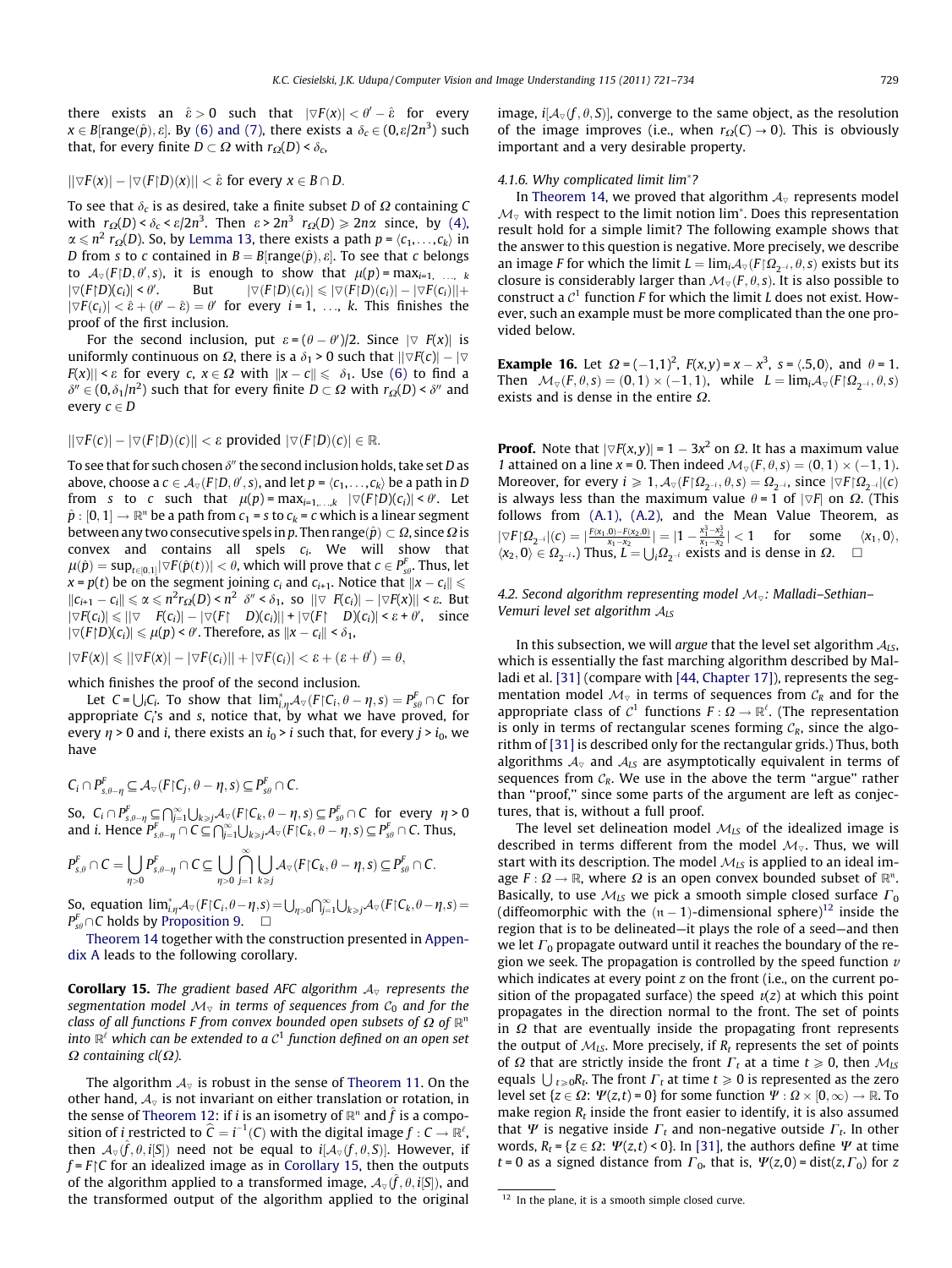<span id="page-9-0"></span>outside  $\Gamma_0$ , and  $\Psi(z, 0) = -dist(z, \Gamma_0)$  for z inside  $\Gamma_0$ . Then, they find  $\Psi: \Omega \times [0,\infty) \to \mathbb{R}$  extending  $\psi(\cdot,0)$  as a solution of a PDE described below.

The boundary of the object is defined as the set of points where the image intensity changes rapidly, that is, when the magnitude of the gradient  $|\nabla F|$  is "large." To force the front propagation "... to stop in the vicinity of the desired objects' boundaries... '' the propagation speed  $v$  is defined in such a way that  $v$  goes to zero precisely when  $|\nabla F|$  approaches the "large" threshold value  $\theta \in (0,\infty]$ .<sup>13</sup> Neither "large value"  $\theta$  nor formula for  $\nu$  is uniquely defined in [\[31\].](#page-13-0) Formulas (13) and (16) from [\[31\]](#page-13-0) suggest that the speed should be reduced to zero at the points  $z \in \Omega$  when  $|\nabla F(z)|$  is equal to the maximum *M* of  $|\nabla F|$  on  $\Omega$ , which means that  $\theta = M$ . (The authors of [\[31\]](#page-13-0) do not explain why such maximum should exist.) Alternatively, formulas (14), (15), and (17) from [\[31\]](#page-13-0) suggest that the speed should be a product of a positive factor independent of F and a number of the form  $(1+|\triangledown F|)^{-1}$ ; that is, the propagation speed should go to zero only as  $|\nabla F|$  goes to  $\infty$ , meaning that  $\theta = \infty$ . The first from these options suggests that  $M_{LS}(F, \Gamma_0)$  is equal to  $M_{\triangledown}(F, M, \Gamma_0)$ . The second makes  $\mathcal{M}_{LS}(F,\Gamma_0)$  equal  $\mathcal{M}_{\triangledown}(F,\infty,\Gamma_0)$  which, for  $\mathcal{C}^1$  function F, is equal to the entire  $\Omega$ . To stop the algorithm associated with  $M_{IS}(F,\Gamma_0) = M_{\overline{v}}(F,\infty,\Gamma_0)$ , the authors introduce the maximum number of algorithm iterations (see [\[31, page 164\]](#page-13-0)). In the work presented below, we reconcile both of these approaches by making the value of  $M_{IS}$  dependent on  $\theta$  and by reducing the propagation speed v to 0, when  $|\triangledown F|$  reaches  $\theta$ . As an example, we take  $v(x) = (|\nabla F|(x) - \theta)^2$ . Then, we define  $\mathcal{M}_{LS}(F, \theta, \Gamma_0)$  as the set of all points of  $\Omega$  that are eventually inside the propagating curve, that is,  $M_{LS}(F, \theta, \Gamma_0) = \bigcup_{t \geq 0} R_t$ .

This general setup allows us to relate models  $M_{\nabla}$  and  $M_{LS}$  as follows.

**Lemma 17.**  $M_{LS}(F, \theta, \Gamma_0) \subset M_{\nabla}(F, \theta, \Gamma_0)$  for every  $C^1$  image  $F:\Omega\to\mathbb{R}^\ell$ ,  $\theta\in\mathbb{R}$ , and smooth simple closed surface  $\mathit{\Gamma}_0$  such that  $\Gamma_0 \cup R_0 \subset \mathcal{M}_{\triangledown}(F, \theta, \Gamma_0).$ 

The assumption  $\Gamma_0 \cup R_0 \subset \mathcal{M}_{\nabla}(F, \theta, \Gamma_0)$  ensures that every point z of the initiation set  $\Gamma_0 \cup R_0$  satisfies the thresholding condition  $|\triangledown F(z)| < \theta$ .

**Proof.** For  $\theta \le 0$ , the assumption  $\Gamma_0 \subset \mathcal{M}_{\triangledown}(F, \theta, \Gamma_0)$  is false and there is nothing to prove. So, assume that  $\theta > 0$ . Then  $\mathcal{M}_{IS}(F, \theta, \Gamma_0)$ is connected, since it is a union of connected sets  $\Gamma_0 \cup R_0$  and the trajectories of points  $z \in \Gamma_0$ . Thus, it is enough to prove that  $M_{LS}(F, \theta, \Gamma_0)$  is a subset of  $\Omega(\theta) = \{x \in \Omega : |\nabla F(x)| \leq \theta\}$ , as  $\mathcal{M}_{\nabla}(F, \theta, \Gamma_0)$ is the largest connected subset of  $\Omega(\theta)$  containing  $\Gamma_0$ . To see that  $\mathcal{M}_{IS}(F, \theta, \Gamma_0)$  is contained in  $\Omega(\theta)$ , first note that

$$
v(z) \neq 0 \text{ for every } z \in \mathcal{M}_{LS}(F, \theta, \Gamma_0). \tag{10}
$$

Indeed, take a  $z \in \Omega$  with  $v(z) = 0$ . Then, by our assumption,  $z \notin R_0$ . Let  $\hat{t} = \sup\{t \ge 0 : z \notin R_t\}$ . If  $\hat{t} = \infty$ , then  $z \notin M_{LS}(F, \theta, \Gamma_0)$  as desired. If  $\hat{t} < \infty$ , then z belongs to  $\Gamma_t$  for every  $t \geq \hat{t}$ , since the speed of propagation of front at z is 0. Then, once again,  $z \notin \mathcal{M}_{IS}(F, \theta, \Gamma_0)$ , finishing the proof of (10).

Now, property (10) implies that  $|\nabla F(z)| \neq \theta$  for every  $z \in M_{LS}(F, \theta, \Gamma_0)$ . If there was a point  $z \in M_{LS}(F, \theta, \Gamma_0)$  with  $|\nabla F(z)| \ge \theta$ , then the open sets  $\{z \in \mathcal{M}_{LS}(F, \theta, \Gamma_0) : |\nabla F(z)| < \theta\}$ and  $\{z \in M_{LS}(F, \theta, \Gamma_0) : |\nabla F(z)| > \theta\}$  would be non-empty and they would form a partition of  $M_{LS}(F, \theta, \Gamma_0)$ , contradicting its connectedness. Therefore,  $M_{IS}(F, \theta, \Gamma_0) \subset \Omega(\theta)$  and  $M_{IS}(F, \theta, \Gamma_0)$  $\subset \mathcal{M}_{\triangledown}(F, \theta, \Gamma_0)$ .  $\Box$ 

The above proof is topological in nature. The other inclusion is also true, but its proof depends on some missing details concerning the definition of  $M_{IS}$ . In particular, we need to clarify the meaning of front propagation, as described in [\[31\].](#page-13-0) For every point  $z \in \Gamma_0$ , let  $T_z$ :[0, $\infty$ ]  $\rightarrow \Omega$  be a trajectory of *z* propagated according to the rules described above. Then  $\Psi(T_z(t),t) = 0$  for every z and t. So, its derivative  $\frac{d}{dt} \Psi(T_z(t), t) = 0$  is also equal to 0. By using chain rule, it is easy to transform this last equation (see [\[31\]](#page-13-0) or [\[44\]\)](#page-13-0) to  $\frac{\partial \Psi}{\partial t}(T_z(t),t) + \nu(T_z(t)) \cdot |\nabla \Psi|(T_z(t),t) = 0$ , where the gradient  $\nabla \Psi$ concerns only spatial variables. In particular, any solution of the PDE

$$
\frac{\partial \Psi}{\partial t}(x,t) + v(x) \cdot |\nabla \Psi|(x,t) = 0, \quad x \in \Omega, \quad t \geq 0 \tag{11}
$$

with the initial condition  $\Psi(\cdot, 0) = \Psi_0$  leads to the unique front propagation and the model  $M_{LS}$ .

Finding a solution to (11) is not a simple matter since, even in very simple cases, it does not need to have a smooth solution. (See e.g. [\[44\]](#page-13-0).) However, it always has a weak solution, that is, one that satisfies (11) at all points at which it is differentiable. Although, a weak solution does not need to be unique, the viscosity solution, introduced by Crandall and Lions [\[23\],](#page-13-0) is unique and this is the solution of (11) chosen in [\[31\].](#page-13-0)

The viscosity solution of (11) is defined in [\[31\]](#page-13-0) as a limit  $\Psi = \lim_{\varepsilon \to 0^+} \Psi_{\varepsilon}$ , where  $\Psi_{\varepsilon}$  is a solution of

$$
\frac{\partial \Psi}{\partial t} + (1 - \varepsilon \mathcal{K}) \nu \cdot |\nabla \Psi| = 0, \quad \Psi(\cdot, 0) = \Psi_0,
$$
\n(12)

where  $K = \nabla \cdot \frac{\nabla \Psi}{|\nabla \Psi|}$ , the divergence of the unit normal vector  $\frac{\nabla \Psi}{|\nabla \Psi|}$  to the front, is the curvature of the level surface. The theoretical value of this approach is based on the results summarized in the following proposition, which can be found in [\[26\]](#page-13-0).

Proposition 18. The PDE (12) has a global smooth solution for smooth  $\Gamma_0$ . Moreover, the solutions  $\Psi_{\varepsilon}$  of (12) converge, as  $\varepsilon$  goes to 0, to the viscosity solution  $\Psi$  for (11).

Using Proposition 18 we can prove the equality between models  $\mathcal{M}_{\triangledown}$  and  $\mathcal{M}_{IS}$ .

**Theorem 19.**  $M_{LS}(F, \theta, \Gamma_0) = M_{\triangledown}(F, \theta, \Gamma_0)$  for every  $C^1$  image  $F: \Omega \to \mathbb{R}^{\ell}$ ,  $\theta \in \mathbb{R}$ , and smooth simple closed surface  $\Gamma_0$  such that  $\Gamma_0 \cup R_0 \subset \mathcal{M}_{\triangledown}(F, \theta, \Gamma_0).$ 

**Proof.** Inclusion  $M_{LS}(F, \theta, \Gamma_0) \subset M_{\nabla}(F, \theta, \Gamma_0)$  was proved in Lemma 17. To prove the other inclusion, let  $\Psi$  be the viscosity solution of (11). Its existence is guaranteed by Proposition 18. Take a  $z \in \mathcal{M}_{\nabla}(F, \theta, \Gamma_0)$ . We need to show that  $z \in \mathcal{M}_{LS}(F, \theta, \Gamma_0)$ , that is, that there exists a  $t \geq 0$  for which  $\Psi(z,t) < 0$ .

Let  $\Omega_0$  be an open region containing  $\{z\} \cup \Gamma_0 \cup R_0$  with its closure cl( $\Omega$ ) contained in  $\Omega$ . (For example, if P is a path in  $\Omega$  from z to  $\Gamma_0$ , and  $d > 0$  is a distance from  $P \cup \Gamma_0 \cup R_0$  to the complement  $\mathbb{R}^n \setminus \Omega$  of  $\Omega$ , then  $\Omega_0$  can be defined as the set of all  $x \in \Omega$  with the distance from  $P \cup \Gamma_0 \cup R_0$  being <d/2.) Let  $v_0 = \inf \{v(x): x \in cl(\Omega)\}.$ Since cl( $\Omega$ ) is a compact subset of  $\Omega$  and v is positive on  $\Omega$ , we have  $v_0 > 0$ .

Let  $\Phi : \mathbb{R}^n \times [0, \infty) \to \mathbb{R}$  be the viscosity solution of the boundary value problem  $\frac{\partial \Phi}{\partial t}(x,t) + v_0 \cdot |\nabla \Phi|(x,t) = 0$  with the boundary condition  $\Phi(\cdot, 0)$  being the signed distance from  $\Gamma_0$ . (So,  $\Phi(\cdot, 0)$ ) coincides with  $\Psi(\cdot, 0)$  on  $\Omega$ .) This equation represents a constant speed front propagation. The existence of  $\Phi$  is, in particular, guaranteed by Proposition 18.

Notice that  $\Phi$  satisfies  $|\nabla \Phi|(x,t) = 1$  in the viscosity sense (so, for almost all  $(x,t)$ ). The explicit proof of this fact can be found in [\[11,](#page-13-0) [section 3\],](#page-13-0) where the author notices that this result is implicitly contained in [\[30, theorem 4.2\]](#page-13-0). Hence, from the PDE, we conclude that  $\frac{\partial \Phi}{\partial t}(x,t) = -v_0$ , again in the viscosity sense. From here we

<sup>&</sup>lt;sup>13</sup> The quote comes from the first paragraph of [\[31, Section III\]](#page-13-0). A similar statement can be also found in [\[44, p. 220\].](#page-13-0)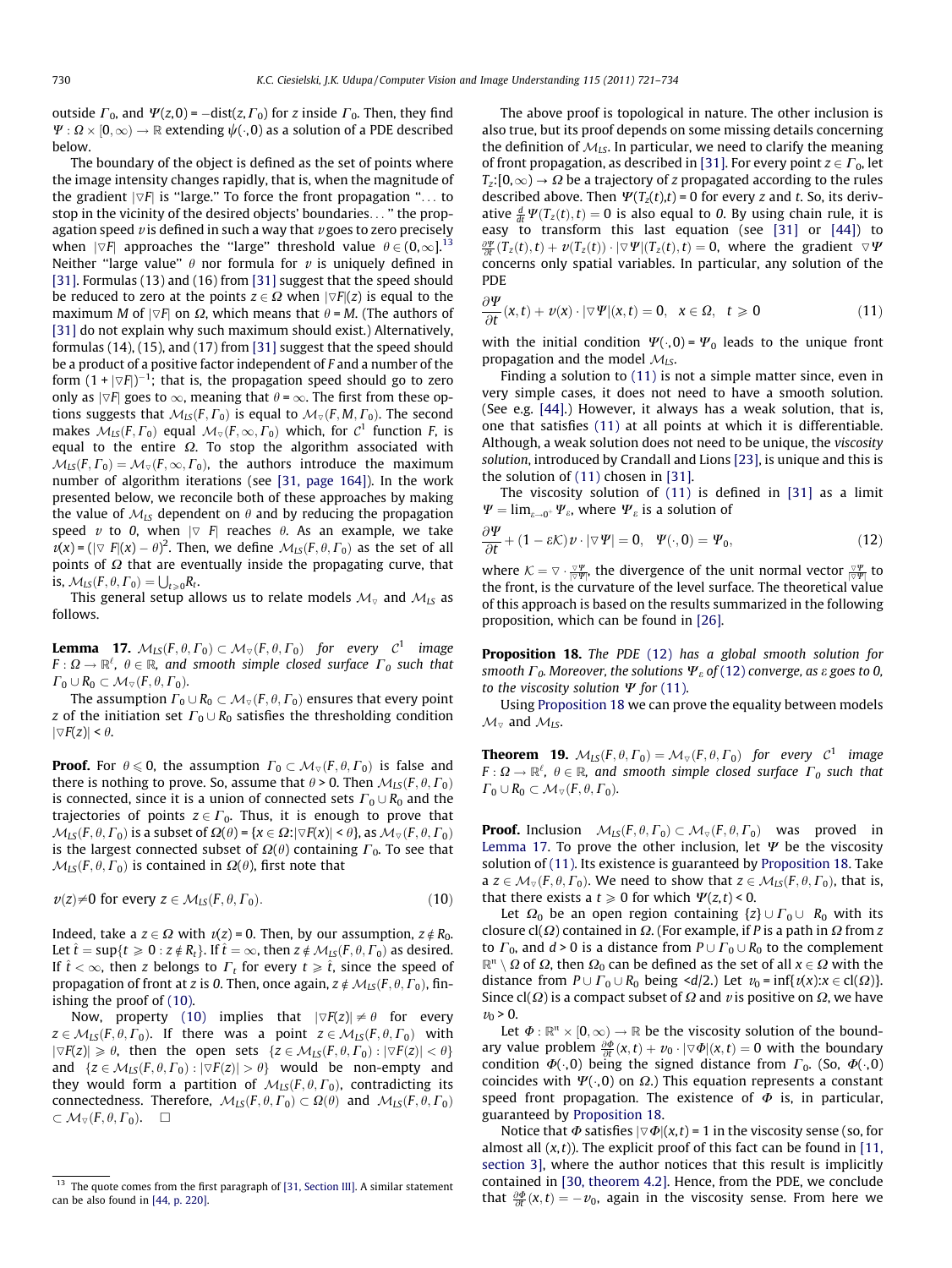<span id="page-10-0"></span>obtain (compare [\[11, lemma 4.4\]\)](#page-13-0) the equation  $\Phi(x,t)$  =  $\Phi(x, 0) - v_0t$  for all  $(x, t)$ . In particular, for every x there is a  $t_x > 0$ with  $\Phi(x,t_x)$  < 0.

Now, since  $\Psi$  is a viscosity of [\(11\)](#page-9-0), it is also a viscosity of (11) when restricted to  $\Omega_0$ , since the definition of a viscosity is local in its nature. (See [\[26\].](#page-13-0)) Similarly,  $\Phi$  restricted to  $\Omega_0$  is a viscosity of  $\frac{\partial \Phi}{\partial t}(x,t) + v_0 \cdot |\nabla \Phi|(x,t) = 0$  with the same boundary condition. Moreover, since  $v(x) \geq v_0$  on  $\Omega_0$ ,  $\Phi$  is a supersolution of [\(11\)](#page-9-0) on  $\Omega_0$ . (Compare [\[11, lemma 3.1\]](#page-13-0).) Therefore,  $\Psi\leqslant\Phi$  on  $\Omega_0\times[0,\infty).$ 

Finally, since  $z \in \Omega_0$ , we conclude that  $\Psi(z,t_z) \le \Phi(z,t_z) \le 0$ , that is, that indeed  $z \in \mathcal{M}_{\nabla}(F, \theta, \Gamma_0)$ .  $\Box$ 

The delineation algorithm  $A<sub>LS</sub>$  described in [\[31\]](#page-13-0) depends on  $\varepsilon > 0$  and finds its value from a numerical approximation for  $\Psi_{\varepsilon}$ . In order to prove formally that  $A_{LS}$  represents  $M_{LS}$ , we should first show that,

 $\left(\bullet\right)$   $\mathcal{A}_{\scriptscriptstyle\! L\!S}^{\scriptscriptstyle\mathcal{E}}$  represents  $\mathcal{M}_{\scriptscriptstyle\! L\!S}^{\scriptscriptstyle\mathcal{E}}$  in terms of sequences from  $\mathcal{C}_{\scriptscriptstyle\! R}$  and for the class  $\mathcal F$  of  $C^1$  images with uniformly continuous gradient

in a sense that for every appropriate  $F:\varOmega\to{\mathbb R}^\ell$ ,  $\varGamma_0$ , and the parameters  $\theta$ ,  $\varepsilon$ ,  $h > 0$  the limit  $\lim_{i,\eta}^* A_{LS}^{\varepsilon}(F \cap \Omega_{h/2^i}, \theta - \eta, \Gamma_0)$  exists and is a dense subset of the model  $\mathcal{M}_{LS}^{\vec{\epsilon}}(F,\theta,\Gamma_0)$  defined as  $\{z \in \Omega : \psi_{\epsilon}(z,t) \leq 0\}$ for some  $t \ge 0$ . This seems to follow from the general theory of solving PDE's by finite approximations. (We mean here the fact that the numerical approximations, calculated by  $\mathcal{A}_{LS}^{\varepsilon}$ , convergence to  $\Psi_{\varepsilon}$ . This, in general, may not immediately translate to a convergence of the segmented objects, as indicated by [Example 16.](#page-8-0) But, the general setup of our limit structure actually ensures that this will not be the issue in this case.) However, since we cannot point out to any specific theorem that implies  $(\bullet)$ , we leave it here as a conjecture and state the final corollary as a conditional statement, that depends on  $(\bullet)$ .

Notice that [Proposition 18](#page-9-0) and [Theorem 19](#page-9-0) imply that  $\lim_{\varepsilon \to 0^+} \mathcal{M}_{LS}^{\varepsilon} = \mathcal{M}_{LS}$ . Therefore, if we define  $\mathcal{A}_{LS}^{\varepsilon,\eta}(f, \theta, \Gamma_0) =$  $\mathcal{A}^{\varepsilon}_{\mathcal{LS}}(f,\theta-\eta,\Gamma_0)$ , then, for appropriate F,  $\Gamma_0$ , and  $\tilde{\theta}$ , we have  $\lim_{\tilde{l},\eta,\varepsilon}\tilde{\mathcal{A}}_{\mathrm{LS}}^{\varepsilon,\eta}(F|\Omega_{h/2^i},\theta,\Gamma_0)=\lim_{\varepsilon\to 0^+}\tilde{\mathcal{M}}_{\mathrm{LS}}^\varepsilon(F,\theta,\Gamma_0)=\mathcal{M}_{\mathrm{LS}}(F,\theta,\Gamma_0). \quad \text{In}$ particular,

if  $\Theta$  holds true, then  $A_{LS}$  represents  $M_{LS}$ .

This can be rephrased as follows.

**Corollary 20.** Assume that ( $\bullet$ ) holds true. Then the algorithms  $A_{\triangledown}$  and  $A_{LS}$  are asymptotically equivalent in terms of sequences from  $C_R$  and in the class F of all C<sup>1</sup> images  $F : \Omega \to \mathbb{R}^{\ell}$  having uniformly continuous gradient and such that  $\Omega \subset \mathbb{R}^n$  is bounded, open, and convex. In this class, both these algorithms represent model  $M_{\nabla} = M_{LS}$ .

## 5. Experiments, discussion, and conclusions

#### 5.1. Experiments

Having proved their model equivalence, we wanted to examine how this equivalence is manifested in actual image segmentation by using  $A_{\triangledown}$  and  $A_{LS}$ . So, we compared algorithms  $A_{\triangledown}$  and  $A_{LS}$  at the experimental level. The goal in this paper is not really a formal empirical evaluation of the segmentations in a comprehensive manner. Therefore, we provide practical qualitative examples illustrating the stronger theoretical results. [Figs. 1 and 2](#page-11-0) demonstrate the results from two experiments made on 2D images from two medical applications.

In the first experiment, we applied the algorithms to a 2D T2 weighted brain MR image (data obtained from the BrainWeb repository [\[20\]](#page-13-0)), [Fig. 1](#page-11-0)a, to delineate the white matter object. The image had 20% background non-uniformity and 3% noise [\[20\].](#page-13-0) The level set results, displayed in [Fig. 1](#page-11-0)c, were obtained with a

version of the algorithm  $A<sub>l</sub>$  implemented in the open source software ITK [\[54\].](#page-13-0) This algorithm has four steps: (i) it applies a Gaussian filter to the original image; (ii) it calculates the gradient magnitude of the filtered image; and (iii) it applies to this image f a non-linear filter and transforming it to  $\hat{f}$  by a formula  $\hat{f}(c) = (Max - Min) \cdot (1 + e^{-(f(c)-\beta)/\alpha}) + Min$ , where Min and Max are the minimum and the maximum of the input image  $f$ , respectively, and the parameter values that we used were  $\alpha$  = -0.3 and  $\beta$  = 2. To this modified image  $\hat{f}$  the curve propagation step is applied. The results of the application of the fuzzy connectedness algorithm  $A_{\triangledown}$  to the same image  $\hat{f}$  are presented in [Fig. 1](#page-11-0)b. To make the comparison fair, we calculated the path connectivity strength from the filtered gradient image  $\hat{f}$  from step (iii) described above, rather than from the original gradient magnitude image f. The subtle differences seen in the delineated objects are due to different approximations involved in the otherwise equivalent algorithms.

In the second experiment, depicted in [Fig. 2](#page-11-0), we applied the same procedure as in the first experiment, and used algorithms  $A_{\triangledown}$  and  $A_{LS}$  on a 2D chest CT image shown in [Fig. 2](#page-11-0)a to segment the liver. To make algorithm outputs easier to interpret, we include in [Fig. 2](#page-11-0)d the ''true'' segmentation of the liver from [Fig. 2a](#page-11-0), which was manually drawn by an expert. [Fig. 2](#page-11-0)b and c show the liver delineated with algorithms  $A_{\nabla}$  and  $A_{IS}$ , respectively. Most of the holes which appear as black spots in the segmentation results of [Fig. 2](#page-11-0)b and c actually represent blood vessels inside the liver. Since the manual segmentation did not exclude these regions (which is really difficult and laborious to accomplish), we filled all topological holes in the results of [Fig. 2b](#page-11-0) and c. The results are displayed in [Fig. 2](#page-11-0)e and f. A behavior similar to that observed in [Fig. 1](#page-11-0) can be seen in the results of the second experiment as well. The differences are due only to the different approximations involved in the otherwise equivalent algorithms.

# 5.2. Differentiability issue

In models from the previous section, we assumed that the image intensity function  $F$  is differentiable, so that the thresholding function  $G(x) = |\nabla F|(x)$  is well defined. However, the function  $\bar{G}(x) = \limsup_{z \to x} \frac{\|F(z) - F(x)\|}{\|z - x\|}$  is always well defined and agrees with  $G(x)$  whenever  $G(x)$  is well defined. Thus, in principle, we can define the model  $M_{\nabla}$  for arbitrary image intensity functions. However, in order to prove that  $A_{\nabla}$  represents  $M_{\nabla}$ , some version of property [\(6\)](#page-7-0) must be satisfied. Similarly, there is no chance for a good behavior of  $A_{LS}$  and  $M_{IS}$  in a general setting. Nevertheless, the representation theorem remains true if we require the limit in  $\bar{G}(x)$  to exist, but allow it to be infinite. Moreover, the proof of the representation results can be repeated under weaker assumptions than full continuity of G-.

### 5.3. General segmentation theory

The general theoretical framework formulated in Sections [2 and](#page-2-0) [3](#page-2-0) sets up the stage for theoretical analyses and comparisons of different delineation and segmentation algorithms, independent of the framework in which they were originally described. The comparison in Section [4](#page-5-0) is just the first such example. We are currently working on similar analysis concerning other segmentation methods: different forms of level set related algorithms, different versions of fuzzy connectedness algorithms, as well as algorithms that use graph cut and watershed frameworks.

Our future work in this direction will also include the investigation of noisy digital images. Actually, allowing the random noise component will hardly change the theory, if one treats digital images as modeled via the formula from [Remark 4](#page-2-0), used with a fixed Gaussian kernel K. However, for the arguments to work in such a setting, it is necessary to assume that the noise level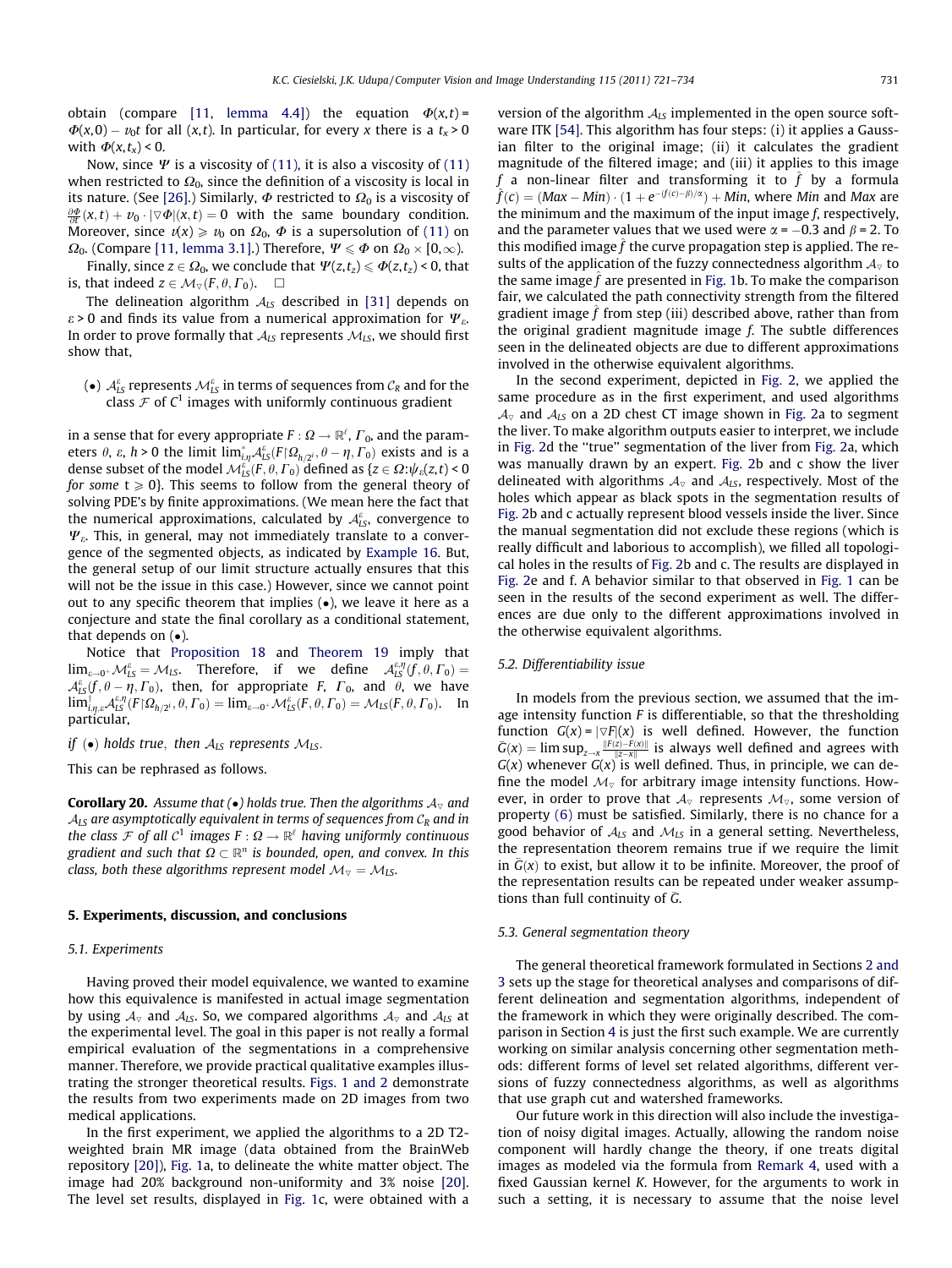<span id="page-11-0"></span>

Fig. 1. The white matter (the region with darker intensities) in a 2D T2-weighted brain MR image (left) delineated with  $A<sub>v</sub>$  (center) and  $A<sub>LS</sub>$  (right) algorithms.



Fig. 2. (a) A 2D chest CT image. (b) The liver in (a) delineated with algorithm  $A_v$ . (c) Same as (b), but using algorithm  $A_{LS}$ . (d) The "true" segmentation of the liver in (a) delineated manually by an expert. (e)–(f) The same objects as in (b)–(c) from which we removed the 2D holes depicting blood vessels inside the liver.

remains unchanged even when the resolution of digital image acquisition increases. The most commonly occurring non-random components of the image artifacts, viz., blur and background intensity non-uniformity (a slow-varying image intensity component that modulates the observed image intensity), can be modeled as  $f(c) =$ boddates the boserved mage intensity), can be modeled as<br> $\int_{\mathbb{R}^n} \frac{\beta(x)[F(x)\cdot K(x-c)]}{\int_{\mathbb{R}^n} K(x)} + \gamma(x)$ , where  $\beta$  and  $\gamma$  model the background

example, it is known that this component is multiplicative, so that  $\gamma(x)$  = 0.) We will use this representation of digital images in our future extension of the framework presented in this paper.

### Acknowledgements

The work was partially supported by NSF Grant DMS-0623906 and NIH Grant HL 105212.

variation component in a general manner. (In MR imaging, for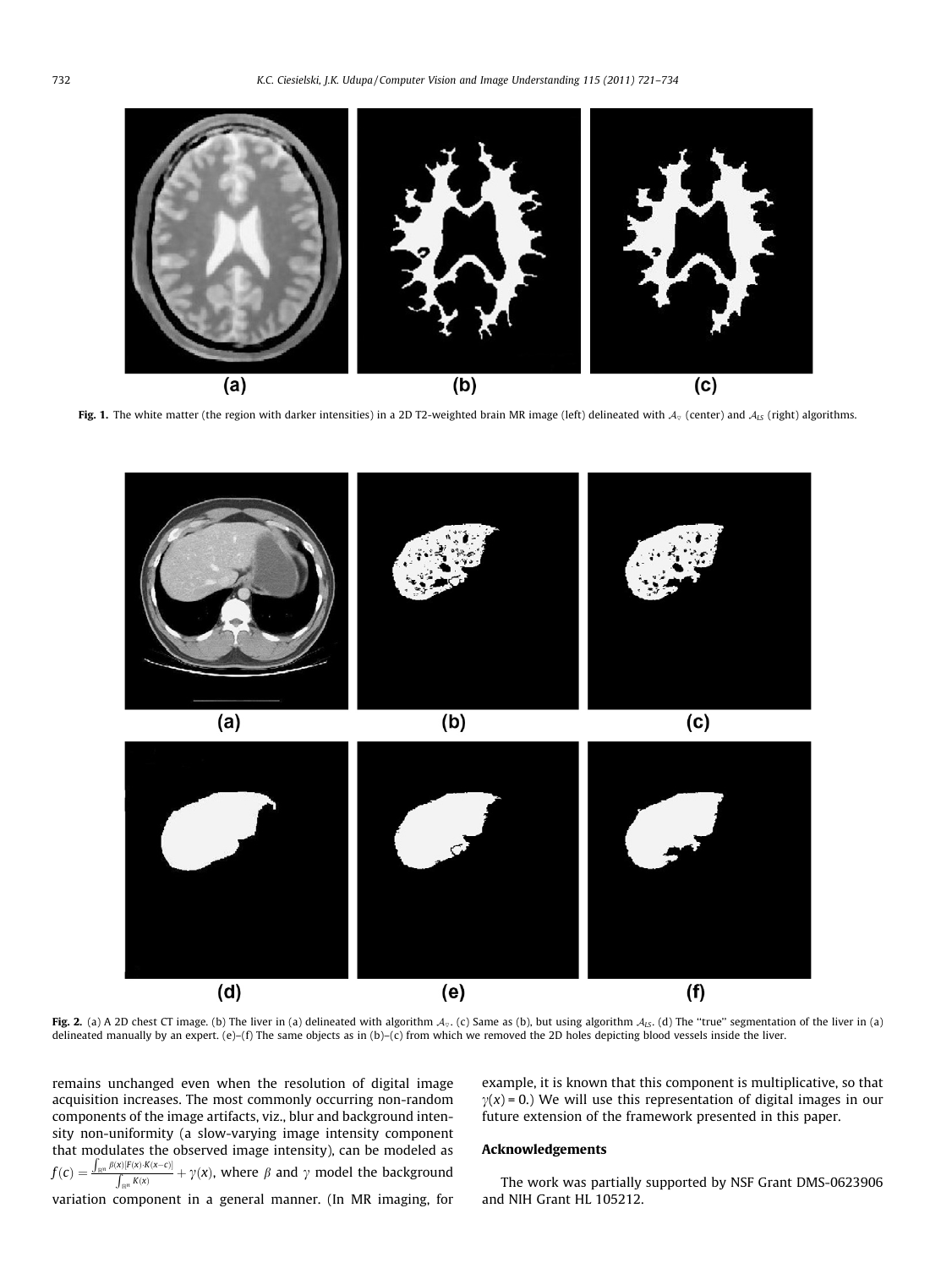## <span id="page-12-0"></span>Appendix A. Gradient magnitude  $|f|$

Let  $C = \Omega_h = \Omega \cap (h \mathbb{Z})^n$  for some  $h > 0$  and  $\Omega \subset \mathbb{R}^n$ , and let  $f: \mathcal{C} \to \mathbb{R}^{\ell}$  be a digital image. For  $i = 1, \ldots, n$  let  $e_i$  be the unit vector in the direction of the *i*th variable. For  $c \in C$  we define an approximate partial derivative  $D_i f(c)$  with respect to the *i*th variable as  $\infty$  if none of the spels  $c \pm h$   $e_i$  belongs to C and by a formula

$$
D_{i}f(c) = \max \left\{ \left| \frac{f(c) - f(d)}{h} \right| : d = c \pm h e_{i} \in C \right\},
$$
\n(A.1)

otherwise. Then the approximation of the gradient magnitude is defined as

$$
|\triangledown f(c)| = |\langle D_1 f(c), \ldots, D_n f(c)\rangle| = \sqrt{\sum_{i=1}^n |D_i f(c)|^2}.
$$
 (A.2)

**Lemma 21.** Let F be a function from an open set  $\Omega \subset \mathbb{R}^n$  into  $\mathbb{R}^{\ell}$  and assume that F can be extended to a  $C^1$  function  $\widehat{F}$  defined on an open set  $\Omega$  containing the closure cl( $\Omega$ ) of  $\Omega$ .

The formula given by (A.2) and (A.1) satisfies property [\(6\):](#page-7-0) for every  $\varepsilon > 0$  there is a  $\delta > 0$  such that for every finite  $C \subset \Omega$  with  $r_{\Omega}(C)$  <  $\delta$  and every  $c \in C$ 

 $\vert \vert \triangledown F(c) \vert - \vert \triangledown(F \vert C)(c) \vert \vert < \varepsilon$  provided  $\vert \triangledown(F \vert C)(c) \vert \in \mathbb{R},$ 

and property [\(7\).](#page-7-0) Moreover, the appropriate formula can be also found in the general case.

**Proof.** For every index  $i = 1, \ldots, n$  define a function  $q_i$  from the set  $U_i = \{ \langle x, y \rangle \in \text{cl}(\Omega) \times \text{cl}(\Omega) : x_j = y_j \text{ for all } j \neq i \} \text{ into } \mathbb{R}^{\ell} \text{ by a formula}$ 

$$
q_i(x,y) = \begin{cases} \frac{\widehat{F}(x) - \widehat{F}(y)}{x_i - y_i} & \text{if } x_i \neq y_i, \\ D_i \widehat{F}(x) & \text{otherwise.} \end{cases}
$$

The existence and continuity of the partial derivative  $D_i \bar{F}$  implies that  $q_i$  is continuous on  $U_i$ . (The continuity at points  $\langle x, x \rangle$  follows from the Mean Value theorem.) In particular, since  $U_i$  is compact,  $|q_i|$ is uniformly continuous. So, for every  $\hat{\epsilon} > 0$  there is a  $\delta_i$  > 0 such that for every  $c \in \Omega$ 

$$
\left| \left| \frac{F(c) - F(c + h_0 e_i)}{h_0} \right| - |D_i F(c)| \right| < \hat{\varepsilon} \tag{A.3}
$$

for every real number  $h_0$  with  $0 < |h_0| < \delta_i$  for which  $c + h_0 e_i \in \Omega$ .

Let  $M_i$  be the largest value between the numbers  $\{ |q_i(x,y)| :$  $\langle x,y \rangle \in U_i$ . It is finite, since  $U_i$  is compact. Let  $M = \max_{i=1, ..., n} M_i$ . Since function  $g(x_1,...,x_n) = \sqrt{x_1^2 + \cdots + x_n^2}$  $\sqrt{x_1^2 + \cdots + x_n^2}$  is uniformly continuous on  $[0,M]^n$ , there is an  $\hat{\epsilon} > 0$  such that  $|g(x) - g(y)| < \varepsilon$  for every  $x, y \in [0,M]^n$  for which max<sub>i</sub> $|x_i - y_i| < \hat{\varepsilon}$ . Let  $\delta_i$  be as above for this particular  $\hat{\varepsilon}$  and let  $\delta$  = min<sub>i</sub>  $\delta_i$ . Then this  $\delta$  satisfies [\(6\)](#page-7-0). To insure [\(7\)](#page-7-0) it is enough to take  $\delta$  less than the distance between B and the complement of  $\Omega$ , since then  $h \leq r_{\Omega}(C) < \delta$  and for every  $c \in B \cap C$ the numbers  $c \pm he_i$  are in C.

The idea behind the definition of  $|\nabla f(c)|$  in the general case, as well as the argument required to prove [\(6\) and \(7\),](#page-7-0) are similar. However, we need to use the directional derivatives in place of partial derivatives. So, assume that for some  $c \in C$  and for every  $i = 1, \ldots, n$  we have chosen  $c_i \in C$  such that the vectors  $c_i - c$  are linearly independent. Let  $u_i = \frac{c_i - c}{|c_i - c|}$  be the unit vector in the direction of  $c_i - c$ . Then the directional derivative of F at c in the direction of vector  $u_i$  is equal to  $D_{u_i}F(c) = u_i \cdot \nabla F(c)$ . Let A be an  $n \times$ *n* matrix whose rows are formed by the coordinates of  $u_i$ 's. Then  $[D_{u_1}F(c), \ldots, D_{u_n}F(c)]^T = A \cdot \nabla F(c)$ , where  $\nabla F(c)$  is considered as a vertical matrix and T stands for matrix transposition operation. Notice that  $A^{-1}$  exists, since vectors u<sub>i</sub>'s are linearly independent. Thus,  $\nabla F(c) = A^{-1} \cdot D_{\mathbf{u}} F(c)$ , where  $D_{\mathbf{u}} F(c) = [D_{u_1} F(c), \ldots, D_{u_n} F(c)]^T$ . Let  $D_{u_i}f(c)=\frac{f(c_i)-f(c)}{|c_i-c|}$ , put  $D_{\mathbf{u}}f(c)=[D_{u_1}f(c),\ldots,D_{u_n}f(c)]^T$ , and define

$$
\nabla f(c) = A^{-1} \cdot D_{\mathbf{u}} f(c).
$$

Then  $||\triangledown F(c)| - |\triangledown f(c)|| \le |\triangledown F(c) - \triangledown f(c)| = |A^{-1} \cdot (D_{\mathbf{u}}F(c) - D_{\mathbf{u}}f(c))|$ . Next, we will show that under some assumption on the choice of vectors  $u_i$ , there is a constant K such that

$$
|A^{-1} \cdot w| \leqslant K|w| \tag{A.4}
$$

for every vector  $w \in \mathbb{R}^n$ . So  $||\nabla F(c)| - |\nabla f(c)|| \leqslant K|D_{\mathbf{u}}F(c) - D_{\mathbf{u}}f(c)|$ . By the version of (A.3) for arbitrary directional derivative, there exists a  $\delta_0$  > 0 such that  $|D_{\mathbf{u}}F(c) - D_{\mathbf{u}}f(c)| \leq \varepsilon/K$  whenever  $|c_i - c| \leq \delta_0$ . Thus, to finish the proof, we need to describe the choice of  $c_i$ 's that insures (A.4) and the inequality  $|c_i - c| < \delta_0$  whenever  $r_{\Omega}(C) < \delta$ .

So, let  $r = r<sub>\Omega</sub>(C)$ . For every  $c \in C$  and  $i = 1, \ldots, n$ , we will chose  $c_i \in C$  in a ball  $B(c + 2nre_i, r)$  if it exists. Otherwise we will put  $D_{\mathbf{u}}f(c) = \infty$ . Note that, by the definition of  $r_{\Omega}(C)$ , such  $c_i$  exists when  $c + 2nre_i \in \Omega$  and that this happens for every  $c \in B$  provided the distance  $\rho$  from B to the complement of  $\Omega$  exceeds  $2n r<sub>\Omega</sub>(C)$ . Thus, to insure [\(7\)](#page-7-0) it is enough to choose  $\delta < \rho/2n$ . Now, this choice of c insures that for  $u_i = \frac{c_i-c}{|c_i-c|} = \langle u_i^1, \ldots, u_i^n \rangle$  we have  $|u_i^i|/n > |u_i^j|$  for all  $j \neq i$ . It is not very difficult to see that this condition implies (A.4).

Indeed, first note that for  $A$  defined with such  $u_i$ 's we have

$$
|A\cdot v|\geqslant \frac{1}{2n^2} |v|.
$$

To see this, let *i* be such that  $|v_i| \ge |v_j|$  for all *j*. For simplicity of notation, we assume that  $i = 1$ . Then, since  $|u_1^1| > 1/2$  and  $|v| \le \sqrt{n}|v_1|$ ,

$$
|A \cdot v| = \left| \left\langle \sum_{j} u_{1}^{j} v_{j}, \dots, \sum_{j} u_{n}^{j} v_{j} \right\rangle \right|
$$
  
\n
$$
\geq \left| \sum_{j} u_{1}^{j} v_{j} \right|
$$
  
\n
$$
\geq |u_{1}^{1} v_{1}| - (|u_{1}^{2} v_{2}| + \dots + |u_{1}^{n} v_{n}|)
$$
  
\n
$$
\geq |u_{1}^{1} v_{1}| - (n - 1)(|u_{1}^{1}|/n)|v_{1}|
$$
  
\n
$$
= |u_{1}^{1}| |v_{1}|/n > |v_{1}|/2n
$$
  
\n
$$
\geq \frac{1}{2n^{2}} |v|.
$$

Now, putting  $v = A^{-1} \cdot w$  in the above inequality we get  $|w| \leq \frac{1}{2n^2} |A^{-1} \cdot w|$ , that is, (A.4) holds for  $K = 2n^2$ .  $\Box$ 

#### References

- [1] L. Ambrosio, V.M. Tortorelli, Approximation of functionals depending on jumps by elliptic functionals via  $\Gamma$ -convergence, Communications on Pure and Applied Mathematics 43 (1990) 999–1036.
- [2] L. Ambrosio, V.M. Tortorelli, On the approximation of free discontinuity problems, Bollettino Della Unione Matematica Italiana 6-B (1992) 105–123.
- G. Aubert, L. Blanc-Féraud, Some remarks on the equivalence between 2D and 3D classical snakes and geodesic active contours, International Journal of Computer Vision 34 (1) (1999) 19–28.
- [4] G. Aubert, P. Kornprobst, Mathematical Problems in Image Processing: Partial Differential Equations and the Calculus of Variations, Applied Mathematical Sciences, vol. 147, Springer, 2006.
- [5] S. Beucher, The watershed transformation applied to image segmentation, in: 10th Pfefferkorn Conference on Signal and Image Processing in Microscopy and Microanalysis, 1992, pp. 299–314.
- [6] B. Bourdin, A. Chambolle, Implementation of an adaptive finite-element approximation of the Mumford–Shah functional, Numerische Mathematik 85 (4) (2000) 609–646.
- [7] Y. Boykov, G. Funka-Lea, Graph cuts and efficient N–D image segmentation, International Journal of Computer Vision 70 (2) (2006) 109–131.
- [8] Y. Boykov, V. Kolmogorov, Computing geodesics and minimal surfaces via graph cuts, in: Proceedings of the International Conference on Computer Vision, I: 2633, Nice, France, 2003.